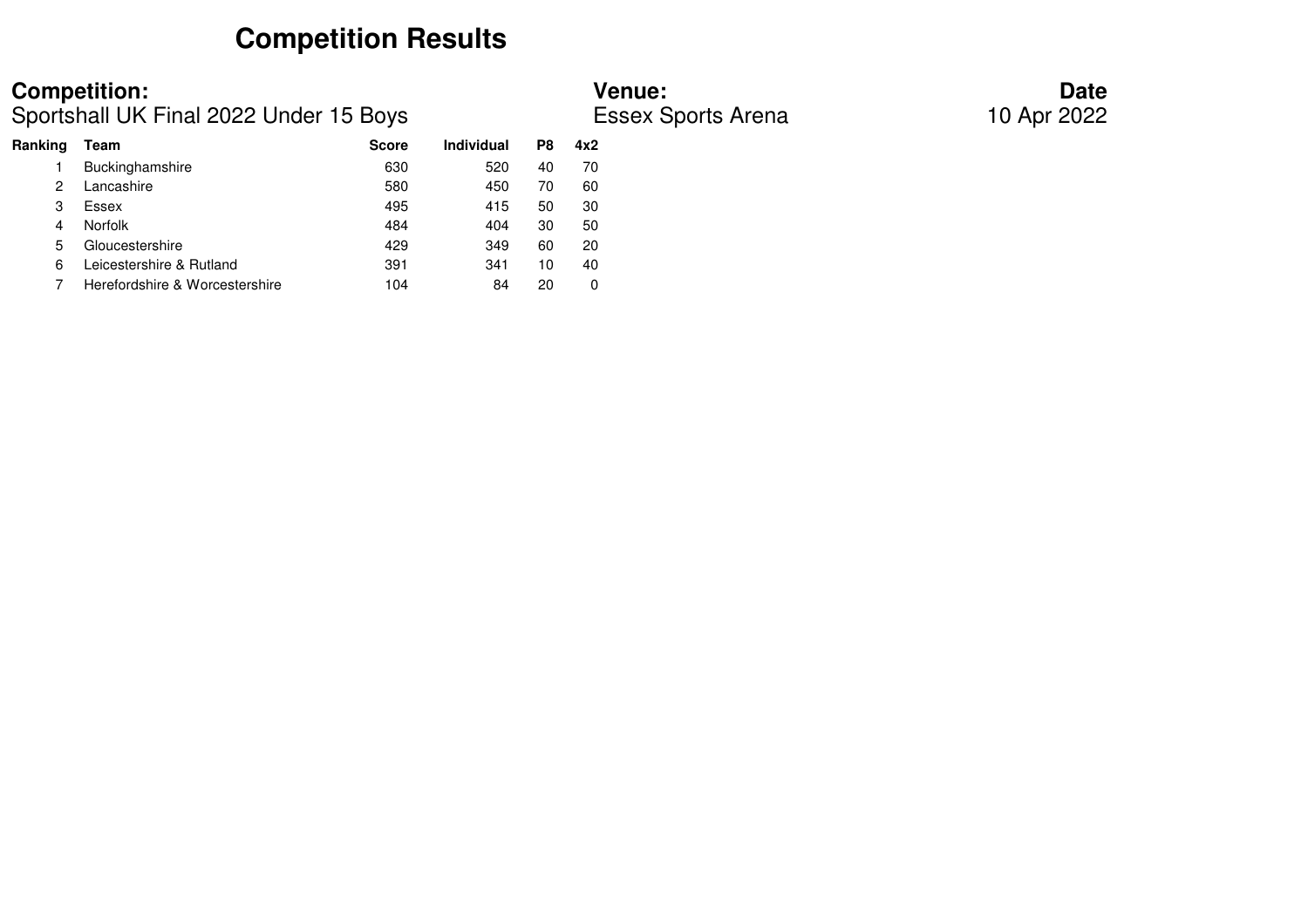## **Athlete Results**

### **Competition: Venue: Date**

### Sportshall UK Final 2022 Under 15 Boys Essex Sports Arena 10 Apr 2022

| Ranking | <b>BibNo Athlete</b>     | <b>Team</b>             | <b>Score</b> | 2LR | 4LR | S  | <b>SB</b> | <b>SLJ</b> | <b>STJ</b> |
|---------|--------------------------|-------------------------|--------------|-----|-----|----|-----------|------------|------------|
| 1       | 195 Joe Stone            | Individuals             | 145          | 49  |     | 48 |           |            | 48         |
| 2       | 165 Daniel Ayodele       | Buckinghamshire         | 143          | 49  |     | 44 |           |            | 50         |
| 3       | 166 Isaiah Philip        | Buckinghamshire         | 142          | 44  |     | 50 |           | 48         |            |
| 4       | 197 Adam Dingley         | Individuals             | 130          | 42  |     |    | 50        | 38         |            |
| 5       | 194 Callum Presnail      | Individuals             | 127          |     | 49  |    | 35        | 43         |            |
| $6=$    | 161 Charlie Unsworth     | Lancashire              | 123          |     | 49  | 28 |           |            | 46         |
| $6=$    | 167 D'Mitri Varlack      | Buckinghamshire         | 123          |     | 33  | 40 |           | 50         |            |
| 8       | 159 Harrison Allcock     | Lancashire              | 120          | 39  |     |    | 48        |            | 33         |
| 9       | 186 Oreanuoluwa Adepegba | Essex                   | 119          | 29  |     | 46 |           |            | 44         |
| $10=$   | 164 Ayo Fatoki           | Buckinghamshire         | 112          | 46  |     |    | 26        | 40         |            |
| $10=$   | 189 Stephen Adesina      | Essex                   | 112          |     | 40  | 42 |           | 30         |            |
| $12 =$  | 143 Billy Francis        | Norfolk                 | 110          | 33  |     |    | 41        | 36         |            |
| $12 =$  | 176 Barnaby Heath-Smith  | Gloucestershire         | 110          |     | 38  |    | 38        | 34         |            |
| 14      | 160 Oliver Palk          | Lancashire              | 108          |     | 44  |    | 24        |            | 40         |
| 15      | 185 Samuel Bernard       | Essex                   | 106          | 26  |     | 38 |           |            | 42         |
| $16=$   | 146 George Smith         | Norfolk                 | 104          |     | 36  |    | 44        |            | 24         |
| $16=$   | 154 Cameron Riley        | Leicestershire & Rutlan | 104          |     | 46  | 30 |           |            | 28         |
| 18      | 145 Finlay Barnard       | <b>Norfolk</b>          | 101          | 33  |     |    | 35        |            | 33         |
| 19      | 157 Daniel Nuttall       | Lancashire              | 99           | 39  |     |    | 17        | 43         |            |
| 20      | 147 William Lupton       | <b>Norfolk</b>          | 89           |     | 29  | 34 |           | 26         |            |
| 21      | 150 Samuel Smith         | Leicestershire & Rutlan | 84           | 10  |     |    | 46        | 28         |            |
| 22      | 171 Fred Fowler          | Gloucestershire         | 83           | 36  |     |    | 31        |            | 16         |
| 23      | 169 Thomas Babb          | Buckinghamshire         | 82           |     | 22  |    | 22        |            | 38         |
| 24      | 162 Corey Middleton      | Lancashire              | 80           |     | 26  | 22 |           | 32         |            |
| 25      | 174 Max Stanley-Jones    | Gloucestershire         | 79           |     | 24  | 36 |           |            | 19         |
| $26=$   | 153 Henry Carlile        | Leicestershire & Rutlan | 78           |     | 33  |    | 31        | 14         |            |
| $26=$   | 187 Cameron Wood         | Essex                   | 78           | 15  |     |    | 17        | 46         |            |
| 28      | 172 Oliver Belbeck       | Gloucestershire         | 77           | 23  |     | 32 |           |            | 22         |
| $29=$   | 155 Luca Axton           | Leicestershire & Rutlan | 75           |     | 20  |    | 41        |            | 14         |
| $29=$   | 158 Jacob Fisher         | Lancashire              | 75           | 29  |     | 26 |           | 20         |            |
| $31 =$  | 148 Lewis Dickerson      | <b>Norfolk</b>          | 74           |     | 14  | 24 |           |            | 36         |
| $31 =$  | 190 Jack Gilbert         | <b>Essex</b>            | 74           |     | 42  |    | 8         | 24         |            |
| 33      | 196 Elliot O'Connor      | Individuals             | 69           | 23  |     |    | 28        | 18         |            |
| 34      | 151 Josh Cooling         | Leicestershire & Rutlan | 63           | 19  |     | 18 |           |            | 26         |
| 35      | 188 Chekwemeka Nzekwe    | <b>Essex</b>            | 61           |     | 17  |    | 14        |            | 30         |
| 36      | 168 Adam Ankers          | Buckinghamshire         | 58           |     | 29  |    | 10        |            | 19         |
| 37      | 173 Isaac Evans          | Gloucestershire         | 57           | 15  |     | 20 |           | 22         |            |
| 38      | 181 Oscar Morgans        | Herefordshire & Worcest | 45           |     | 17  |    | 20        | 8          |            |
| $39=$   | 144 William Spratt       | <b>Norfolk</b>          | 40           | 12  |     | 16 |           | 12         |            |
| $39=$   | 175 Nasir Ouiles         | Gloucestershire         | 40           |     | 12  |    | 12        | 16         |            |
| 41      | 178 Alasdair Little      | Herefordshire & Worcest | 39           | 19  |     | 14 |           | 6          |            |
| 42      | 152 Harley Whyman        | Leicestershire & Rutlan | 30           | 8   |     | 12 |           | 10         |            |
| 43      | 170 Ryan Ryder           | Buckinghamshire         | 0            |     |     |    |           |            |            |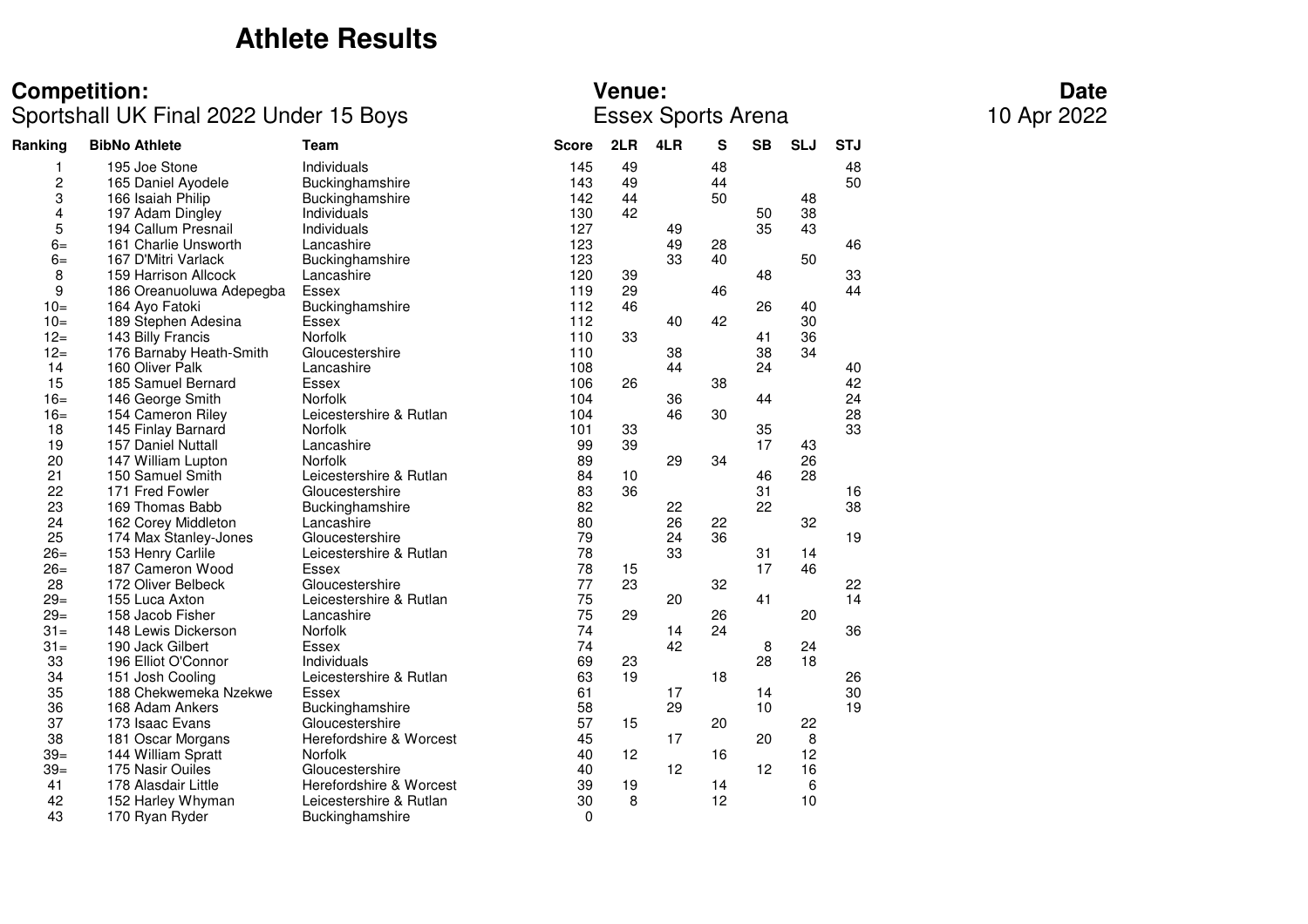## **Team Results** *Norfolk (red)*

### **Competition: Venue: Date**

Sportshall UK Final 2022 Under 15 Boys Essex Sports Arena 10 Apr 2022

| Ranking | Team                           | <b>Score</b> | <b>Individual</b> | P <sub>8</sub> | 4x2 |
|---------|--------------------------------|--------------|-------------------|----------------|-----|
|         | Buckinghamshire                | 630          | 520               | 40             | 70  |
| 2       | Lancashire                     | 580          | 450               | 70             | 60  |
| 3       | Essex                          | 495          | 415               | 50             | 30  |
| 4       | <b>Norfolk</b>                 | 484          | 404               | 30             | 50  |
| 5       | Gloucestershire                | 429          | 349               | 60             | 20  |
| 6       | Leicestershire & Rutland       | 391          | 341               | 10             | 40  |
|         | Herefordshire & Worcestershire | 104          | 84                | 20             | 0   |
|         |                                |              |                   |                |     |

| <b>Comp No Name</b> |                       | <b>Event</b> | Perf1 | Perf <sub>2</sub> | Perf <sub>3</sub> | Perf4 |      | <b>Best Ranking</b> | <b>Points</b> |
|---------------------|-----------------------|--------------|-------|-------------------|-------------------|-------|------|---------------------|---------------|
| 143                 | <b>Billy Francis</b>  | 2LR          | 22.5  |                   |                   |       | 22.5 | $9=$                | 33            |
| 143                 | <b>Billy Francis</b>  | <b>SB</b>    | 81    |                   |                   |       | 81   | $5=$                | 41            |
| 143                 | <b>Billy Francis</b>  | <b>SLJ</b>   | 2.56  | 2.60              | 2.59              |       | 2.60 | 8                   | 36            |
| 144                 | <b>William Spratt</b> | 2LR          | 23.7  |                   |                   |       | 23.7 | 20                  | 12            |
| 144                 | <b>William Spratt</b> | S            | 7.05  | 6.97              | 0.00              |       | 7.05 | 18                  | 16            |
| 144                 | <b>William Spratt</b> | <b>SLJ</b>   | 2.18  | 2.18              | 2.16              |       | 2.18 | 20                  | 12            |
| 145                 | <b>Finlay Barnard</b> | 2LR          | 22.5  |                   |                   |       | 22.5 | $9=$                | 33            |
| 145                 | <b>Finlay Barnard</b> | <b>SB</b>    | 79    |                   |                   |       | 79   | $8=$                | 35            |
| 145                 | <b>Finlay Barnard</b> | <b>STJ</b>   | 7.22  | 7.28              | 7.44              |       | 7.44 | $9=$                | 33            |
| 146                 | George Smith          | 4LR          | 48.5  |                   |                   |       | 48.5 | 8                   | 36            |
| 146                 | George Smith          | <b>SB</b>    | 83    |                   |                   |       | 83   | 4                   | 44            |
| 146                 | George Smith          | <b>STJ</b>   | 6.87  | 6.87              | 6.99              |       | 6.99 | 14                  | 24            |
| 147                 | <b>William Lupton</b> | 4LR          | 49.1  |                   |                   |       | 49.1 | $11 =$              | 29            |
| 147                 | <b>William Lupton</b> | S            | 9.84  | 9.57              | 9.03              |       | 9.84 | 9                   | 34            |
| 147                 | <b>William Lupton</b> | <b>SLJ</b>   | 2.41  | 0.00              | 2.42              |       | 2.42 | 13                  | 26            |
| 148                 | Lewis Dickerson       | 4LR          | 51.9  |                   |                   |       | 51.9 | 19                  | 14            |
| 148                 | Lewis Dickerson       | S            | 8.13  | 7.77              | 6.90              |       | 8.13 | 14                  | 24            |
| 148                 | Lewis Dickerson       | <b>STJ</b>   | 7.20  | 7.44              | 7.47              |       | 7.47 | 8                   | 36            |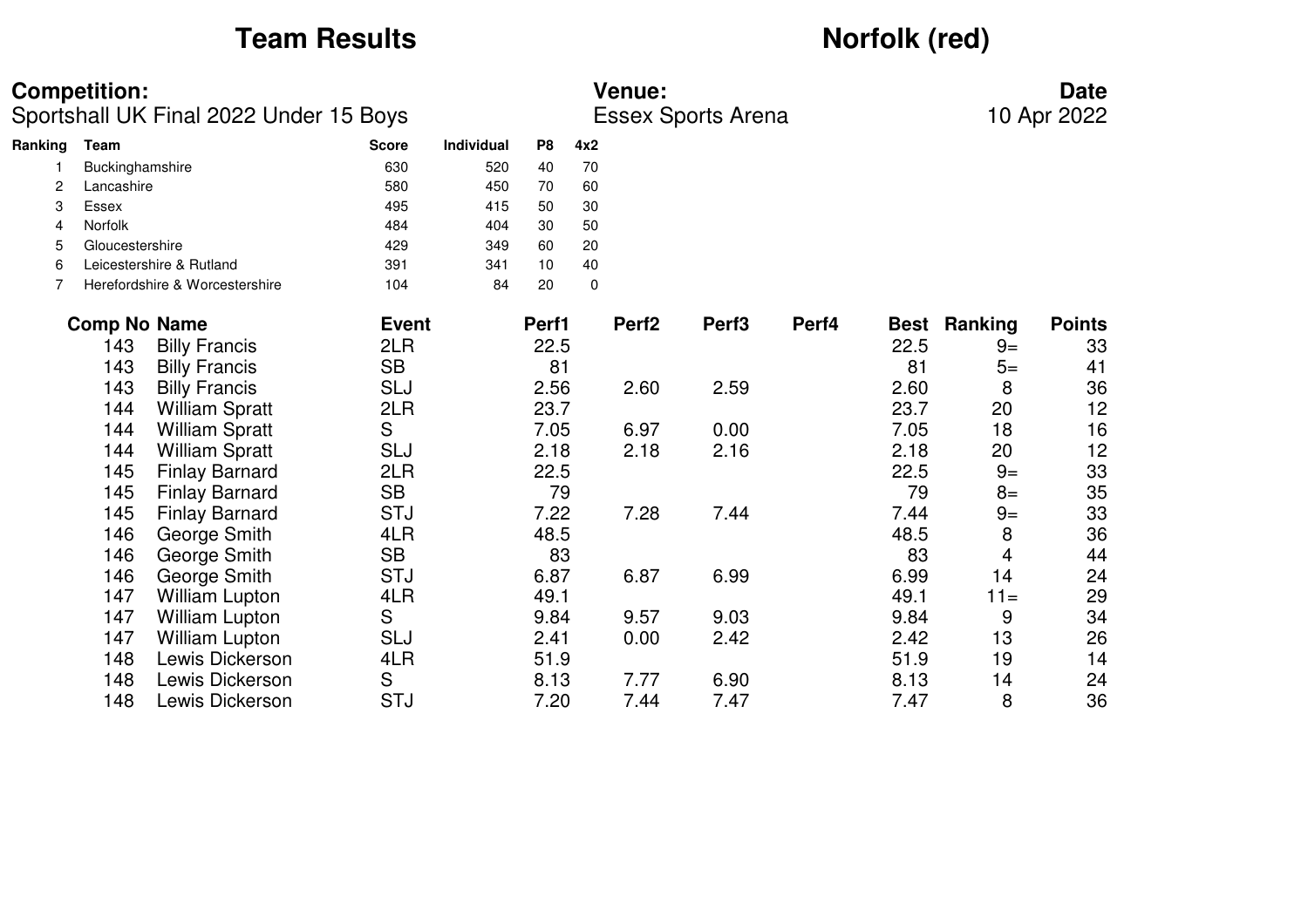## **Team Results Leicestershire & Rutland (black)**

**Competition:**<br> **Date**<br>
Sportshall UK Final 2022 Under 15 Boys<br>
Essex Sports Arena 10 Apr 2022 Sportshall UK Final 2022 Under 15 Boys

| Ranking | Team                           | <b>Score</b> | Individual | P8 | 4x2 |
|---------|--------------------------------|--------------|------------|----|-----|
|         | Buckinghamshire                | 630          | 520        | 40 | 70  |
| 2       | Lancashire                     | 580          | 450        | 70 | 60  |
| 3       | Essex                          | 495          | 415        | 50 | 30  |
| 4       | <b>Norfolk</b>                 | 484          | 404        | 30 | 50  |
| 5       | Gloucestershire                | 429          | 349        | 60 | 20  |
| 6       | Leicestershire & Rutland       | 391          | 341        | 10 | 40  |
|         | Herefordshire & Worcestershire | 104          | 84         | 20 | 0   |
|         |                                |              |            |    |     |

| <b>Comp No Name</b> |                      | <b>Event</b> | Perf1 | Perf <sub>2</sub> | Perf <sub>3</sub> | Perf4 | <b>Best</b> | <b>Ranking</b> | <b>Points</b> |
|---------------------|----------------------|--------------|-------|-------------------|-------------------|-------|-------------|----------------|---------------|
| 150                 | <b>Samuel Smith</b>  | 2LR          | 23.9  |                   |                   |       | 23.9        | 21             | 10            |
| 150                 | <b>Samuel Smith</b>  | <b>SB</b>    | 84    |                   |                   |       | 84          | 3              | 46            |
| 150                 | <b>Samuel Smith</b>  | <b>SLJ</b>   | 2.35  | 2.44              | 2.45              |       | 2.45        | 12             | 28            |
| 151                 | Josh Cooling         | 2LR          | 23.5  |                   |                   |       | 23.5        | $16=$          | 19            |
| 151                 | Josh Cooling         | S            | 7.25  | 6.69              | 7.21              |       | 7.25        | 17             | 18            |
| 151                 | Josh Cooling         | <b>STJ</b>   | 7.01  | 6.87              | 6.72              |       | 7.01        | 13             | 26            |
| 152                 | Harley Whyman        | 2LR          | 24.5  |                   |                   |       | 24.5        | 22             | 8             |
| 152                 | Harley Whyman        | S            | 5.94  | 0.00              | 5.56              |       | 5.94        | 20             | 12            |
| 152                 | Harley Whyman        | <b>SLJ</b>   | 2.11  | 2.14              | 2.11              |       | 2.14        | 21             | 10            |
| 153                 | <b>Henry Carlile</b> | 4LR          | 49.0  |                   |                   |       | 49.0        | $9=$           | 33            |
| 153                 | <b>Henry Carlile</b> | <b>SB</b>    | 78    |                   |                   |       | 78          | $10=$          | 31            |
| 153                 | <b>Henry Carlile</b> | <b>SLJ</b>   | 2.11  | 2.13              | 2.22              |       | 2.22        | 19             | 14            |
| 154                 | <b>Cameron Riley</b> | 4LR          | 46.7  |                   |                   |       | 46.7        | 3              | 46            |
| 154                 | <b>Cameron Riley</b> | S            | 7.63  | 7.40              | 8.69              |       | 8.69        | 11             | 30            |
| 154                 | <b>Cameron Riley</b> | <b>STJ</b>   | 6.84  | 6.71              | 7.06              |       | 7.06        | 12             | 28            |
| 155                 | Luca Axton           | 4LR          | 49.9  |                   |                   |       | 49.9        | 16             | 20            |
| 155                 | Luca Axton           | <b>SB</b>    | 81    |                   |                   |       | 81          | $5=$           | 41            |
| 155                 | Luca Axton           | <b>STJ</b>   | 6.50  | 6.43              | 6.20              |       | 6.50        | 19             | 14            |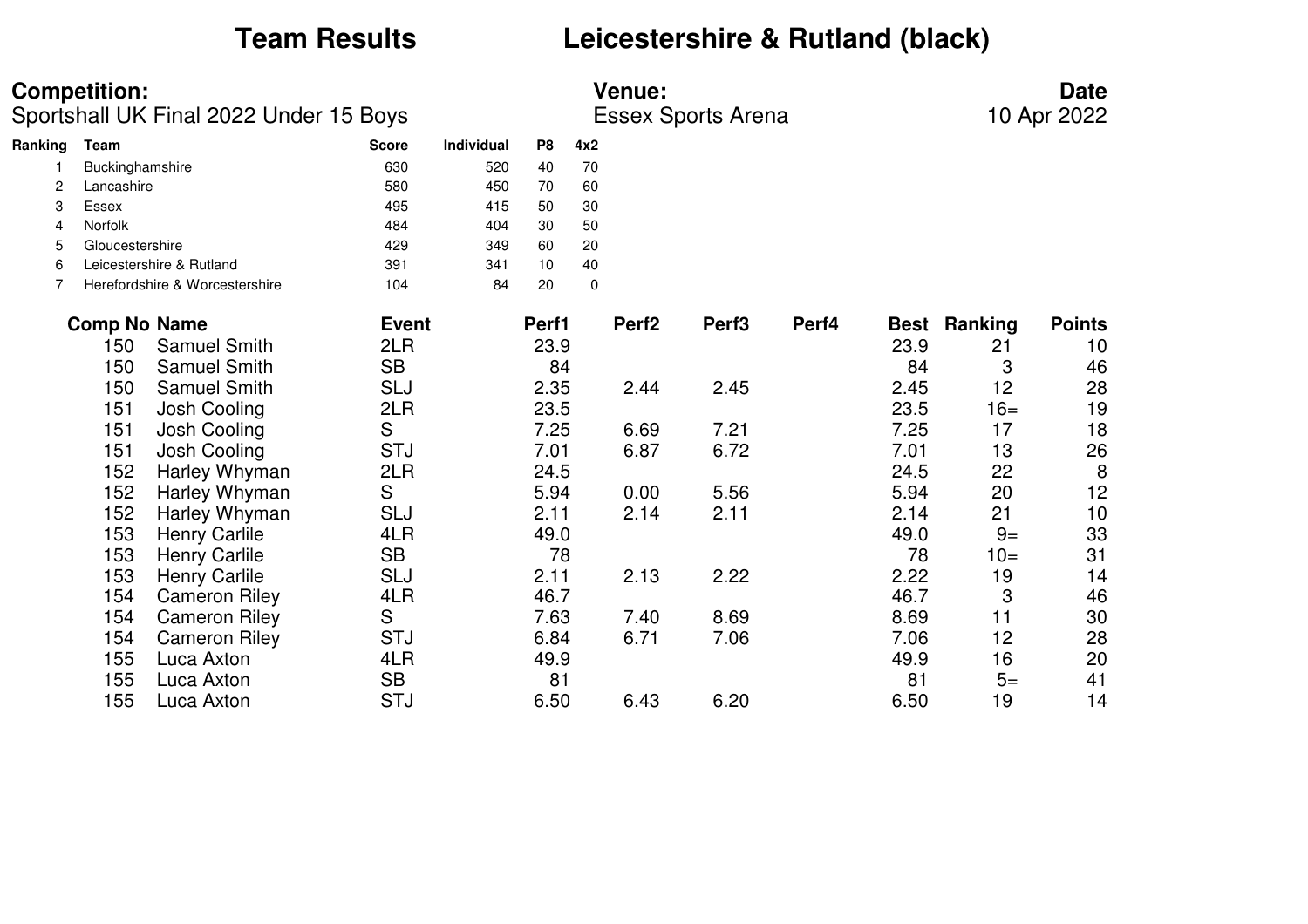## **Team Results Lancashire (purple)**

|         | <b>Competition:</b><br>Sportshall UK Final 2022 Under 15 Boys |                                |              |                   |                |             | <b>Venue:</b><br><b>Essex Sports Arena</b> |                   | <b>Date</b><br>10 Apr 2022 |      |                     |               |
|---------|---------------------------------------------------------------|--------------------------------|--------------|-------------------|----------------|-------------|--------------------------------------------|-------------------|----------------------------|------|---------------------|---------------|
| Ranking | Team                                                          |                                | <b>Score</b> | <b>Individual</b> | P <sub>8</sub> | 4x2         |                                            |                   |                            |      |                     |               |
|         | Buckinghamshire                                               |                                | 630          | 520               | 40             | 70          |                                            |                   |                            |      |                     |               |
| 2       | Lancashire                                                    |                                | 580          | 450               | 70             | 60          |                                            |                   |                            |      |                     |               |
| 3       | <b>Essex</b>                                                  |                                | 495          | 415               | 50             | 30          |                                            |                   |                            |      |                     |               |
| 4       | <b>Norfolk</b>                                                |                                | 484          | 404               | 30             | 50          |                                            |                   |                            |      |                     |               |
| 5       | Gloucestershire                                               |                                | 429          | 349               | 60             | 20          |                                            |                   |                            |      |                     |               |
| 6       |                                                               | Leicestershire & Rutland       | 391          | 341               | 10             | 40          |                                            |                   |                            |      |                     |               |
| 7       |                                                               | Herefordshire & Worcestershire | 104          | 84                | 20             | $\mathbf 0$ |                                            |                   |                            |      |                     |               |
|         | <b>Comp No Name</b>                                           |                                | <b>Event</b> |                   | Perf1          |             | Perf <sub>2</sub>                          | Perf <sub>3</sub> | Perf4                      |      | <b>Best Ranking</b> | <b>Points</b> |
|         | 157                                                           | <b>Daniel Nuttall</b>          | 2LR          |                   | 22.3           |             |                                            |                   |                            | 22.3 | $6=$                | 39            |
|         | 157                                                           | <b>Daniel Nuttall</b>          | <b>SB</b>    |                   | 70             |             |                                            |                   |                            | 70   | $17=$               | 17            |
|         | 157                                                           | <b>Daniel Nuttall</b>          | <b>SLJ</b>   |                   | 2.61           |             | 2.67                                       | 2.62              |                            | 2.67 | $4=$                | 43            |
|         | 158                                                           | Jacob Fisher                   | 2LR          |                   | 22.6           |             |                                            |                   |                            | 22.6 | $11 =$              | 29            |
|         | 158                                                           | Jacob Fisher                   | S            |                   | 8.53           |             | 8.29                                       | 8.51              |                            | 8.53 | 13                  | 26            |
|         | 158                                                           | Jacob Fisher                   | <b>SLJ</b>   |                   | 2.27           |             | 2.34                                       | 2.23              |                            | 2.34 | 16                  | 20            |
|         | 159                                                           | <b>Harrison Allcock</b>        | 2LR          |                   | 22.3           |             |                                            |                   |                            | 22.3 | $6=$                | 39            |
|         | 159                                                           | <b>Harrison Allcock</b>        | <b>SB</b>    |                   | 85             |             |                                            |                   |                            | 85   | $\overline{c}$      | 48            |
|         | 159                                                           | <b>Harrison Allcock</b>        | <b>STJ</b>   |                   | 7.22           |             | 7.44                                       | 7.41              |                            | 7.44 | $9=$                | 33            |
|         | 160                                                           | <b>Oliver Palk</b>             | 4LR          |                   | 47.6           |             |                                            |                   |                            | 47.6 | 4                   | 44            |
|         | 160                                                           | <b>Oliver Palk</b>             | <b>SB</b>    |                   | 75             |             |                                            |                   |                            | 75   | 14                  | 24            |
|         | 160                                                           | <b>Oliver Palk</b>             | <b>STJ</b>   |                   | 7.23           |             | 7.18                                       | 7.49              |                            | 7.49 | 6                   | 40            |
|         | 161                                                           | <b>Charlie Unsworth</b>        | 4LR          |                   | 46.3           |             |                                            |                   |                            | 46.3 | $1 =$               | 49            |
|         | 161                                                           | <b>Charlie Unsworth</b>        | S            |                   | 7.95           |             | 8.61                                       | 8.31              |                            | 8.61 | 12                  | 28            |
|         | 161                                                           | <b>Charlie Unsworth</b>        | <b>STJ</b>   |                   | 7.40           |             | 7.51                                       | 8.12              |                            | 8.12 | 3                   | 46            |
|         | 162                                                           | <b>Corey Middleton</b>         | 4LR          |                   | 49.2           |             |                                            |                   |                            | 49.2 | 13                  | 26            |
|         | 162                                                           | <b>Corey Middleton</b>         | S            |                   | 7.80           |             | 8.11                                       | 7.54              |                            | 8.11 | 15                  | 22            |
|         | 162                                                           | <b>Corey Middleton</b>         | <b>SLJ</b>   |                   | 2.45           |             | 0.00                                       | 2.52              |                            | 2.52 | 10                  | 32            |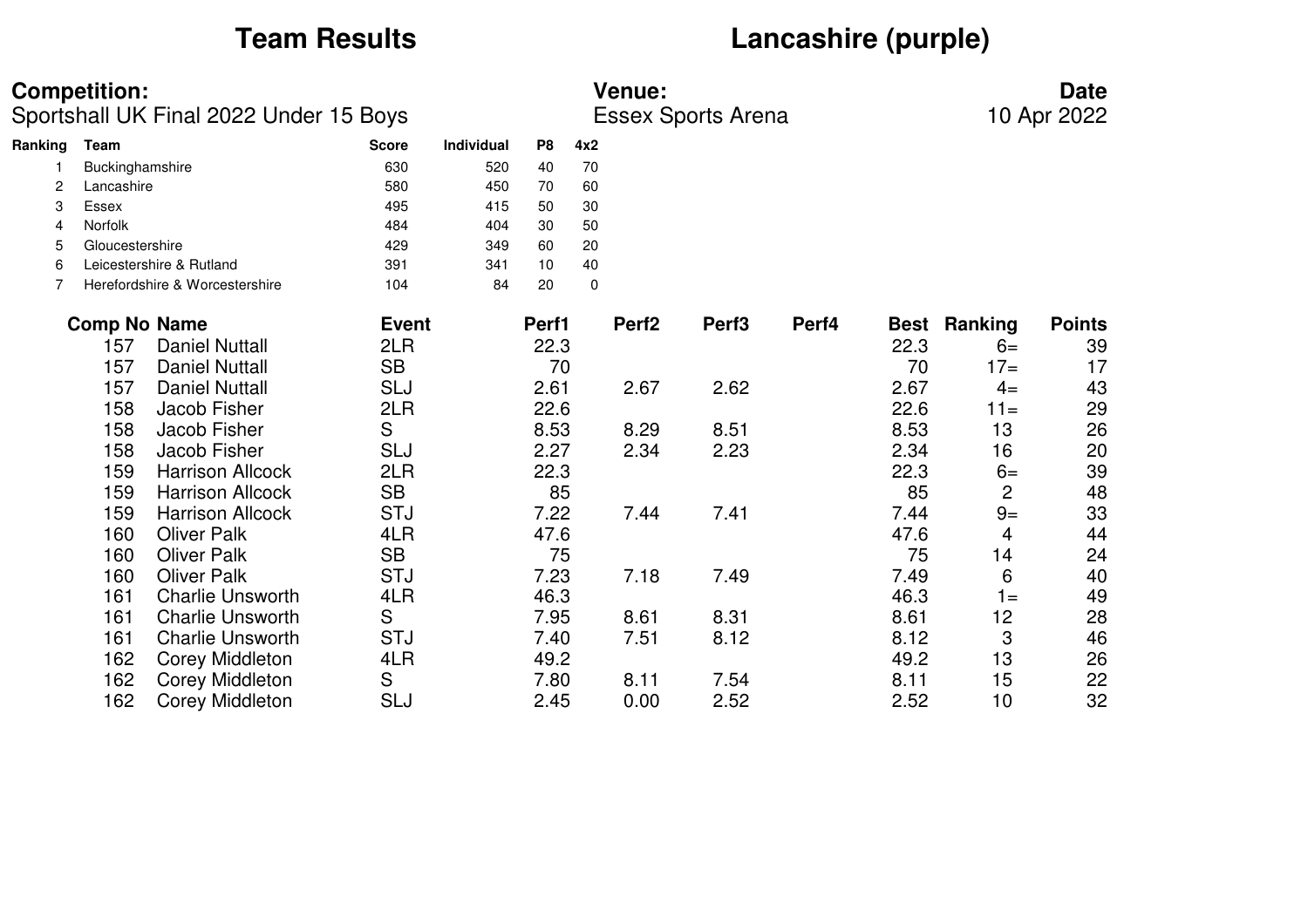## **Team Results** *Buckinghamshire (yellow)*

|         | <b>Competition:</b><br>Sportshall UK Final 2022 Under 15 Boys |                                |              |                   |                |     | <b>Venue:</b><br><b>Essex Sports Arena</b> | <b>Date</b><br>10 Apr 2022 |       |       |                     |               |
|---------|---------------------------------------------------------------|--------------------------------|--------------|-------------------|----------------|-----|--------------------------------------------|----------------------------|-------|-------|---------------------|---------------|
| Ranking | <b>Team</b>                                                   |                                | <b>Score</b> | <b>Individual</b> | P <sub>8</sub> | 4x2 |                                            |                            |       |       |                     |               |
|         | Buckinghamshire                                               |                                | 630          | 520               | 40             | 70  |                                            |                            |       |       |                     |               |
| 2       | Lancashire                                                    |                                | 580          | 450               | 70             | 60  |                                            |                            |       |       |                     |               |
| 3       | Essex                                                         |                                | 495          | 415               | 50             | 30  |                                            |                            |       |       |                     |               |
| 4       | Norfolk                                                       |                                | 484          | 404               | 30             | 50  |                                            |                            |       |       |                     |               |
| 5       | Gloucestershire                                               |                                | 429          | 349               | 60             | 20  |                                            |                            |       |       |                     |               |
| 6       |                                                               | Leicestershire & Rutland       | 391          | 341               | 10             | 40  |                                            |                            |       |       |                     |               |
| 7       |                                                               | Herefordshire & Worcestershire | 104          | 84                | 20             | 0   |                                            |                            |       |       |                     |               |
|         | <b>Comp No Name</b>                                           |                                | <b>Event</b> |                   | Perf1          |     | Perf <sub>2</sub>                          | Perf <sub>3</sub>          | Perf4 |       | <b>Best Ranking</b> | <b>Points</b> |
|         | 164                                                           | Ayo Fatoki                     | 2LR          |                   | 22.0           |     |                                            |                            |       | 22.0  | 3                   | 46            |
|         | 164                                                           | Ayo Fatoki                     | <b>SB</b>    |                   | 76             |     |                                            |                            |       | 76    | 13                  | 26            |
|         | 164                                                           | Ayo Fatoki                     | <b>SLJ</b>   |                   | 2.65           |     | 2.52                                       | 2.60                       |       | 2.65  | 6                   | 40            |
|         | 165                                                           | Daniel Ayodele                 | 2LR          |                   | 21.8           |     |                                            |                            |       | 21.8  | $1 =$               | 49            |
|         | 165                                                           | Daniel Ayodele                 | S            |                   | 11.29          |     | 11.02                                      | 11.35                      |       | 11.35 | 4                   | 44            |
|         | 165                                                           | Daniel Ayodele                 | <b>STJ</b>   |                   | 8.64           |     | 8.55                                       | 8.78                       |       | 8.78  |                     | 50            |
|         | 166                                                           | <b>Isaiah Philip</b>           | 2LR          |                   | 22.1           |     |                                            |                            |       | 22.1  | 4                   | 44            |
|         | 166                                                           | <b>Isaiah Philip</b>           | S            |                   | 14.46          |     | 14.60                                      | 0.00                       |       | 14.60 |                     | 50            |
|         | 166                                                           | <b>Isaiah Philip</b>           | SLJ          |                   | 0.00           |     | 0.00                                       | 2.80                       |       | 2.80  | $\overline{c}$      | 48            |
|         | 167                                                           | <b>D'Mitri Varlack</b>         | 4LR          |                   | 49.0           |     |                                            |                            |       | 49.0  | $9=$                | 33            |
|         | 167                                                           | <b>D'Mitri Varlack</b>         | S            |                   | 9.14           |     | 9.88                                       | 10.83                      |       | 10.83 | 6                   | 40            |
|         | 167                                                           | <b>D'Mitri Varlack</b>         | <b>SLJ</b>   |                   | 2.89           |     | 2.91                                       | 3.00                       |       | 3.00  |                     | 50            |
|         | 168                                                           | <b>Adam Ankers</b>             | 4LR          |                   | 49.1           |     |                                            |                            |       | 49.1  | $11 =$              | 29            |
|         | 168                                                           | <b>Adam Ankers</b>             | <b>SB</b>    |                   | 64             |     |                                            |                            |       | 64    | 21                  | 10            |
|         | 168                                                           | <b>Adam Ankers</b>             | <b>STJ</b>   |                   | 6.27           |     | 6.62                                       | 6.86                       |       | 6.86  | $16=$               | 19            |
|         | 169                                                           | <b>Thomas Babb</b>             | 4LR          |                   | 49.8           |     |                                            |                            |       | 49.8  | 15                  | 22            |
|         | 169                                                           | <b>Thomas Babb</b>             | <b>SB</b>    |                   | 74             |     |                                            |                            |       | 74    | 15                  | 22            |
|         | 169                                                           | <b>Thomas Babb</b>             | <b>STJ</b>   |                   | 7.34           |     | 7.48                                       | 7.09                       |       | 7.48  | $\overline{7}$      | 38            |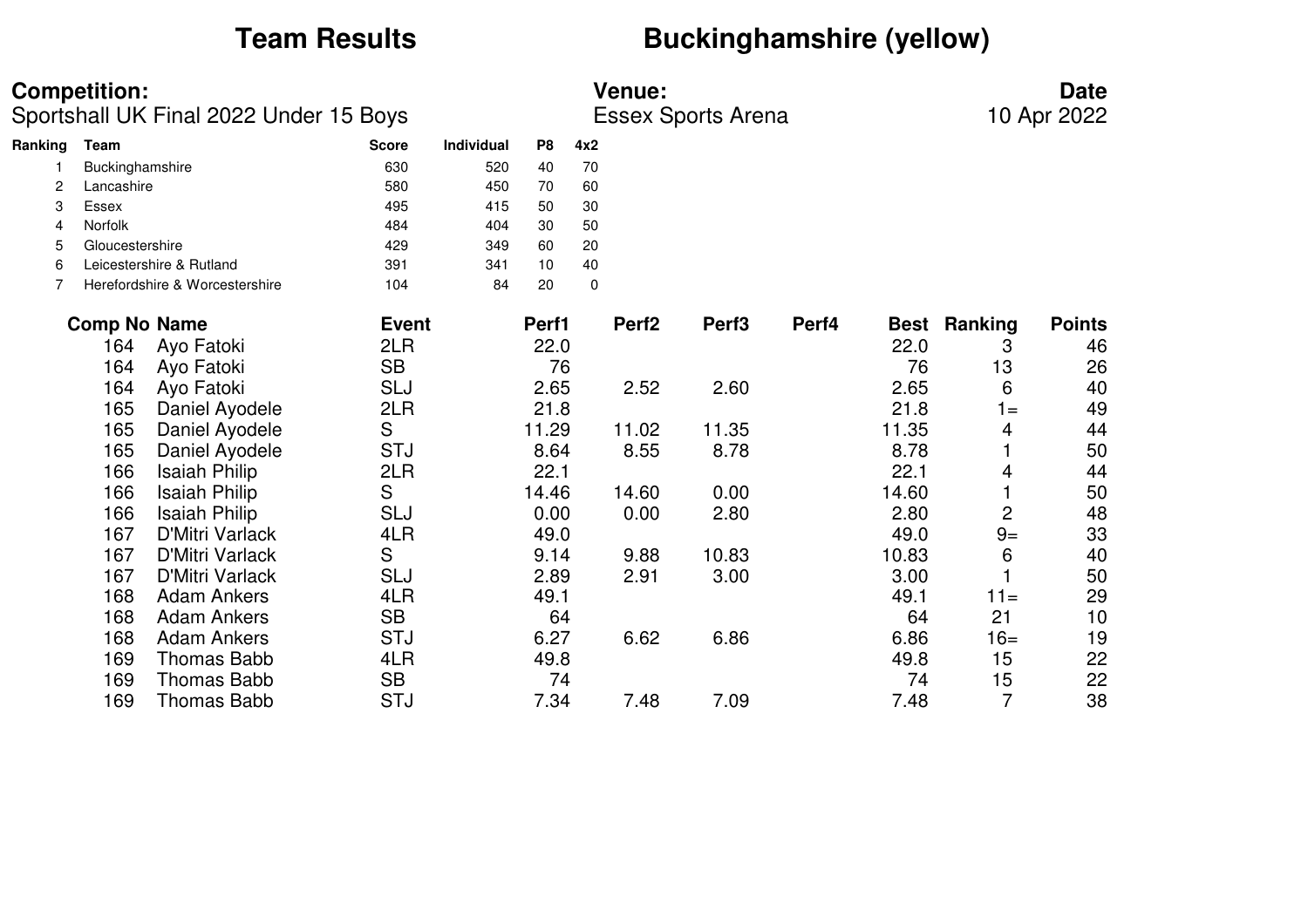## **Team Results Gloucestershire (grey)**

|         | <b>Competition:</b><br>Sportshall UK Final 2022 Under 15 Boys |                                |              |            | <b>Venue:</b><br><b>Essex Sports Arena</b> |             |                   |                   |       |       | <b>Date</b><br>10 Apr 2022 |               |  |
|---------|---------------------------------------------------------------|--------------------------------|--------------|------------|--------------------------------------------|-------------|-------------------|-------------------|-------|-------|----------------------------|---------------|--|
| Ranking | <b>Team</b>                                                   |                                | <b>Score</b> | Individual | P <sub>8</sub>                             | 4x2         |                   |                   |       |       |                            |               |  |
|         | Buckinghamshire                                               |                                | 630          | 520        | 40                                         | 70          |                   |                   |       |       |                            |               |  |
| 2       | Lancashire                                                    |                                | 580          | 450        | 70                                         | 60          |                   |                   |       |       |                            |               |  |
| 3       | Essex                                                         |                                | 495          | 415        | 50                                         | 30          |                   |                   |       |       |                            |               |  |
| 4       | <b>Norfolk</b>                                                |                                | 484          | 404        | 30                                         | 50          |                   |                   |       |       |                            |               |  |
| 5       | Gloucestershire                                               |                                | 429          | 349        | 60                                         | 20          |                   |                   |       |       |                            |               |  |
| 6       |                                                               | Leicestershire & Rutland       | 391          | 341        | 10                                         | 40          |                   |                   |       |       |                            |               |  |
| 7       |                                                               | Herefordshire & Worcestershire | 104          | 84         | 20                                         | $\mathbf 0$ |                   |                   |       |       |                            |               |  |
|         | <b>Comp No Name</b>                                           |                                | <b>Event</b> |            | Perf1                                      |             | Perf <sub>2</sub> | Perf <sub>3</sub> | Perf4 |       | <b>Best Ranking</b>        | <b>Points</b> |  |
|         | 171                                                           | <b>Fred Fowler</b>             | 2LR          |            | 22.4                                       |             |                   |                   |       | 22.4  | 8                          | 36            |  |
|         | 171                                                           | <b>Fred Fowler</b>             | <b>SB</b>    |            | 78                                         |             |                   |                   |       | 78    | $10=$                      | 31            |  |
|         | 171                                                           | <b>Fred Fowler</b>             | <b>STJ</b>   |            | 6.79                                       |             | 6.54              | 6.81              |       | 6.81  | 18                         | 16            |  |
|         | 172                                                           | <b>Oliver Belbeck</b>          | 2LR          |            | 22.9                                       |             |                   |                   |       | 22.9  | $14=$                      | 23            |  |
|         | 172                                                           | <b>Oliver Belbeck</b>          | S            |            | 8.83                                       |             | 9.55              | 0.00              |       | 9.55  | 10                         | 32            |  |
|         | 172                                                           | <b>Oliver Belbeck</b>          | <b>STJ</b>   |            | 6.52                                       |             | 6.84              | 6.88              |       | 6.88  | 15                         | 22            |  |
|         | 173                                                           | <b>Isaac Evans</b>             | 2LR          |            | 23.6                                       |             |                   |                   |       | 23.6  | $18 =$                     | 15            |  |
|         | 173                                                           | <b>Isaac Evans</b>             | S            |            | 7.24                                       |             | 7.95              | 0.00              |       | 7.95  | 16                         | 20            |  |
|         | 173                                                           | <b>Isaac Evans</b>             | <b>SLJ</b>   |            | 2.35                                       |             | 2.25              | 2.33              |       | 2.35  | 15                         | 22            |  |
|         | 174                                                           | Max Stanley-Jones              | 4LR          |            | 49.5                                       |             |                   |                   |       | 49.5  | 14                         | 24            |  |
|         | 174                                                           | Max Stanley-Jones              | S            |            | 9.97                                       |             | 9.63              | 10.00             |       | 10.00 | 8                          | 36            |  |
|         | 174                                                           | Max Stanley-Jones              | <b>STJ</b>   |            | 0.00                                       |             | 0.00              | 6.86              |       | 6.86  | $16=$                      | 19            |  |
|         | 175                                                           | <b>Nasir Ouiles</b>            | 4LR          |            | 55.3                                       |             |                   |                   |       | 55.3  | 20                         | 12            |  |
|         | 175                                                           | <b>Nasir Ouiles</b>            | <b>SB</b>    |            | 66                                         |             |                   |                   |       | 66    | 20                         | 12            |  |
|         | 175                                                           | <b>Nasir Ouiles</b>            | <b>SLJ</b>   |            | 0.00                                       |             | 0.00              | 2.28              |       | 2.28  | 18                         | 16            |  |
|         | 176                                                           | <b>Barnaby Heath-Smith</b>     | 4LR          |            | 48.4                                       |             |                   |                   |       | 48.4  | 7                          | 38            |  |
|         | 176                                                           | <b>Barnaby Heath-Smith</b>     | <b>SB</b>    |            | 80                                         |             |                   |                   |       | 80    | 7                          | 38            |  |
|         | 176                                                           | <b>Barnaby Heath-Smith</b>     | <b>SLJ</b>   |            | 2.53                                       |             | 2.48              | 2.52              |       | 2.53  | 9                          | 34            |  |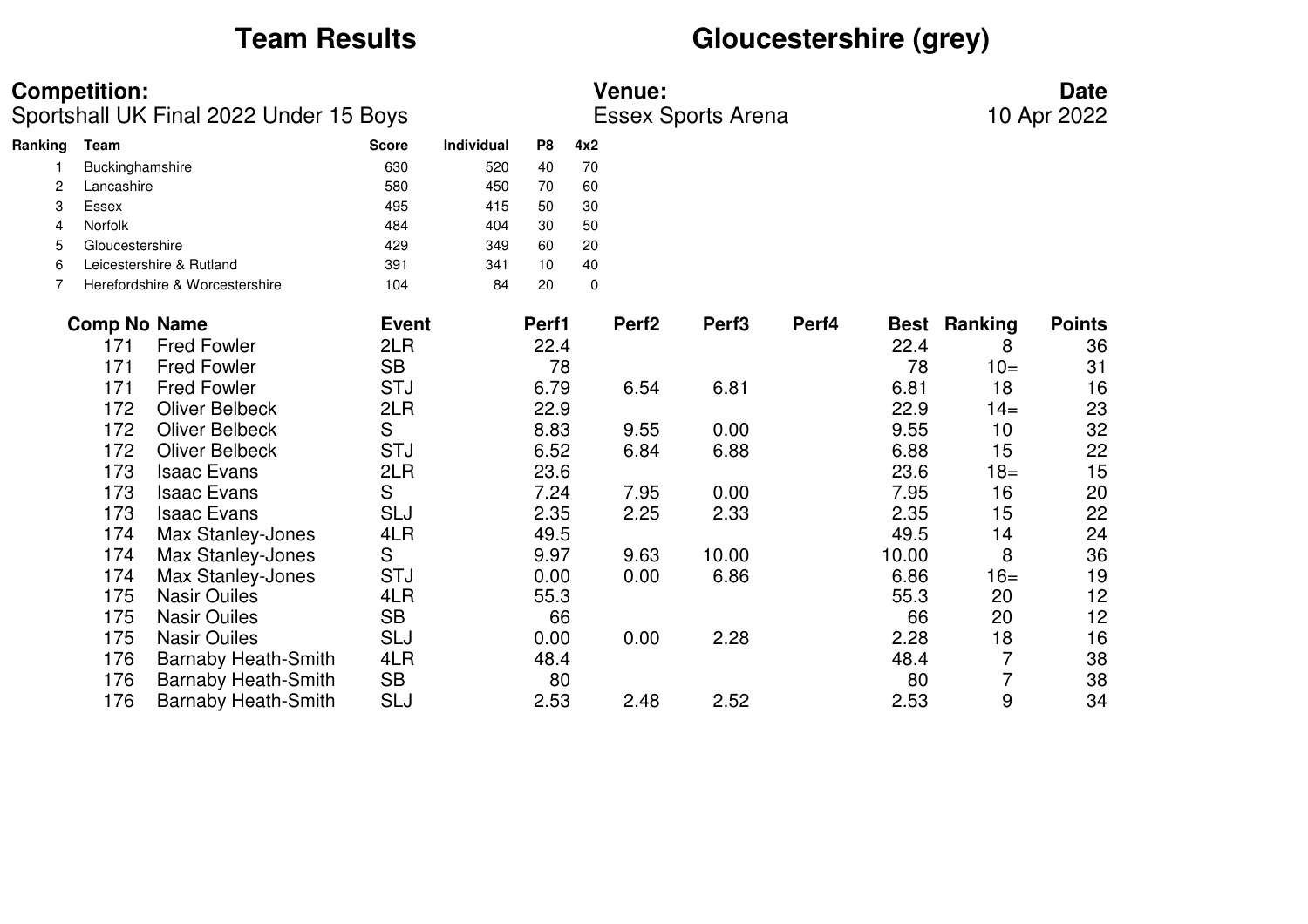## **Team Results Herefordshire & Worcestershire (green)**

|         | <b>Competition:</b><br>Sportshall UK Final 2022 Under 15 Boys<br>Team |                                |              |                   | <b>Venue:</b><br><b>Essex Sports Arena</b> |             |                   |                   |       |             |                | <b>Date</b><br>10 Apr 2022 |  |  |
|---------|-----------------------------------------------------------------------|--------------------------------|--------------|-------------------|--------------------------------------------|-------------|-------------------|-------------------|-------|-------------|----------------|----------------------------|--|--|
| Ranking |                                                                       |                                | <b>Score</b> | <b>Individual</b> | P8                                         | 4x2         |                   |                   |       |             |                |                            |  |  |
|         | Buckinghamshire                                                       |                                | 630          | 520               | 40                                         | 70          |                   |                   |       |             |                |                            |  |  |
| 2       | Lancashire                                                            |                                | 580          | 450               | 70                                         | 60          |                   |                   |       |             |                |                            |  |  |
| 3       | Essex                                                                 |                                | 495          | 415               | 50                                         | 30          |                   |                   |       |             |                |                            |  |  |
| 4       | <b>Norfolk</b>                                                        |                                | 484          | 404               | 30                                         | 50          |                   |                   |       |             |                |                            |  |  |
| 5       | Gloucestershire                                                       |                                | 429          | 349               | 60                                         | 20          |                   |                   |       |             |                |                            |  |  |
| 6       |                                                                       | Leicestershire & Rutland       | 391          | 341               | 10                                         | 40          |                   |                   |       |             |                |                            |  |  |
|         |                                                                       | Herefordshire & Worcestershire | 104          | 84                | 20                                         | $\mathbf 0$ |                   |                   |       |             |                |                            |  |  |
|         | <b>Comp No Name</b>                                                   |                                | <b>Event</b> |                   | Perf1                                      |             | Perf <sub>2</sub> | Perf <sub>3</sub> | Perf4 | <b>Best</b> | <b>Ranking</b> | <b>Points</b>              |  |  |
|         | 178                                                                   | Alasdair Little                | 2LR          |                   | 23.5                                       |             |                   |                   |       | 23.5        | $16=$          | 19                         |  |  |
|         | 178                                                                   | Alasdair Little                | S            |                   | 6.49                                       |             | 6.73              | 0.00              |       | 6.73        | 19             | 14                         |  |  |
|         | 178                                                                   | Alasdair Little                | <b>SLJ</b>   |                   | 1.98                                       |             | 2.02              | 2.05              |       | 2.05        | 23             | 6                          |  |  |
|         | 181                                                                   | Oscar Morgans                  | 4LR          |                   | 50.6                                       |             |                   |                   |       | 50.6        | $17=$          | 17                         |  |  |
|         | 181                                                                   | <b>Oscar Morgans</b>           | <b>SB</b>    |                   | 72                                         |             |                   |                   |       | 72          | 16             | 20                         |  |  |
|         | 181                                                                   | Oscar Morgans                  | SLJ          |                   | 2.13                                       |             | 1.99              | 0.00              |       | 2.13        | 22             | 8                          |  |  |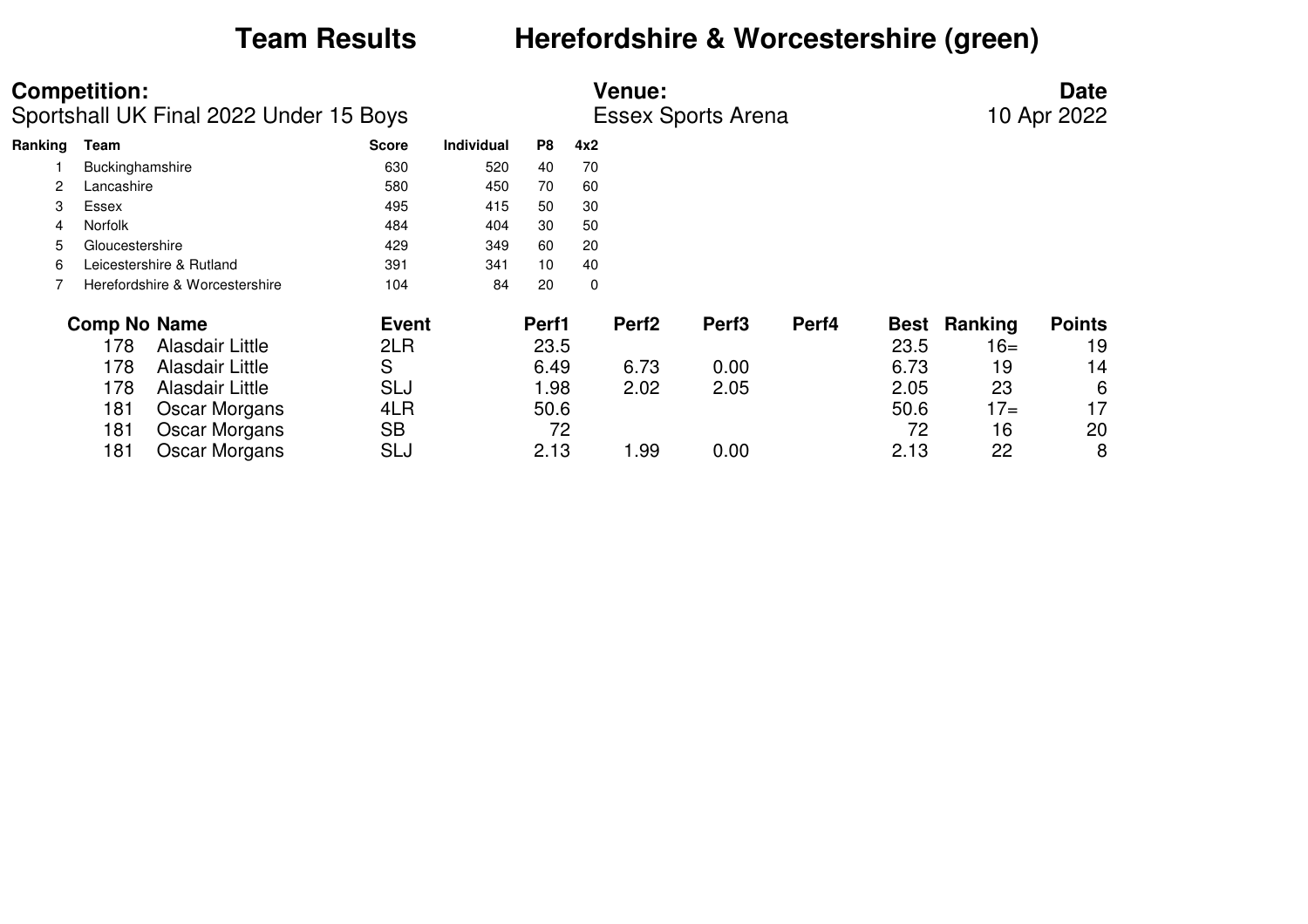## **Team Results Essex (blue)**

### **Competition: Venue: Date**

Sportshall UK Final 2022 Under 15 Boys Essex Sports Arena 10 Apr 2022

| Ranking | Team                           | <b>Score</b> | <b>Individual</b> | P8 | 4x2      |
|---------|--------------------------------|--------------|-------------------|----|----------|
|         | Buckinghamshire                | 630          | 520               | 40 | 70       |
| 2       | Lancashire                     | 580          | 450               | 70 | 60       |
| З       | Essex                          | 495          | 415               | 50 | 30       |
| 4       | <b>Norfolk</b>                 | 484          | 404               | 30 | 50       |
| 5       | Gloucestershire                | 429          | 349               | 60 | 20       |
| 6       | Leicestershire & Rutland       | 391          | 341               | 10 | 40       |
|         | Herefordshire & Worcestershire | 104          | 84                | 20 | $\Omega$ |
|         |                                |              |                   |    |          |

| <b>Comp No Name</b> |                       | <b>Event</b> | Perf1 | Perf <sub>2</sub> | Perf <sub>3</sub> | Perf4 |       | <b>Best Ranking</b> | <b>Points</b> |
|---------------------|-----------------------|--------------|-------|-------------------|-------------------|-------|-------|---------------------|---------------|
| 185                 | <b>Samuel Bernard</b> | 2LR          | 22.7  |                   |                   |       | 22.7  | 13                  | 26            |
| 185                 | <b>Samuel Bernard</b> | S            | 9.31  | 10.17             | 10.39             |       | 10.39 |                     | 38            |
| 185                 | Samuel Bernard        | <b>STJ</b>   | 7.15  | 7.50              | 7.34              |       | 7.50  | 5                   | 42            |
| 186                 | Oreanuoluwa Adepegba  | 2LR          | 22.6  |                   |                   |       | 22.6  | $11 =$              | 29            |
| 186                 | Oreanuoluwa Adepegba  | S            | 12.07 | 12.10             | 12.35             |       | 12.35 | 3                   | 46            |
| 186                 | Oreanuoluwa Adepegba  | <b>STJ</b>   | 7.76  | 7.85              | 8.05              |       | 8.05  | 4                   | 44            |
| 187                 | Cameron Wood          | 2LR          | 23.6  |                   |                   |       | 23.6  | $18 =$              | 15            |
| 187                 | <b>Cameron Wood</b>   | <b>SB</b>    | 70    |                   |                   |       | 70    | $17=$               | 17            |
| 187                 | Cameron Wood          | <b>SLJ</b>   | 2.63  | 2.64              | 2.68              |       | 2.68  | 3                   | 46            |
| 188                 | Chekwemeka Nzekwe     | 4LR          | 50.6  |                   |                   |       | 50.6  | $17=$               | 17            |
| 188                 | Chekwemeka Nzekwe     | <b>SB</b>    | 69    |                   |                   |       | 69    | 19                  | 14            |
| 188                 | Chekwemeka Nzekwe     | <b>STJ</b>   | 7.23  | 7.30              | 7.31              |       | 7.31  | 11                  | 30            |
| 189                 | Stephen Adesina       | 4LR          | 48.3  |                   |                   |       | 48.3  | 6                   | 40            |
| 189                 | Stephen Adesina       | S            | 11.10 | 9.95              | 10.57             |       | 11.10 | 5                   | 42            |
| 189                 | Stephen Adesina       | <b>SLJ</b>   | 2.48  | 2.48              | 2.44              |       | 2.48  | 11                  | 30            |
| 190                 | <b>Jack Gilbert</b>   | 4LR          | 48.2  |                   |                   |       | 48.2  | 5                   | 42            |
| 190                 | <b>Jack Gilbert</b>   | <b>SB</b>    | 62    |                   |                   |       | 62    | 22                  | 8             |
| 190                 | <b>Jack Gilbert</b>   | <b>SLJ</b>   | 2.28  | 2.37              | 2.20              |       | 2.37  | 14                  | 24            |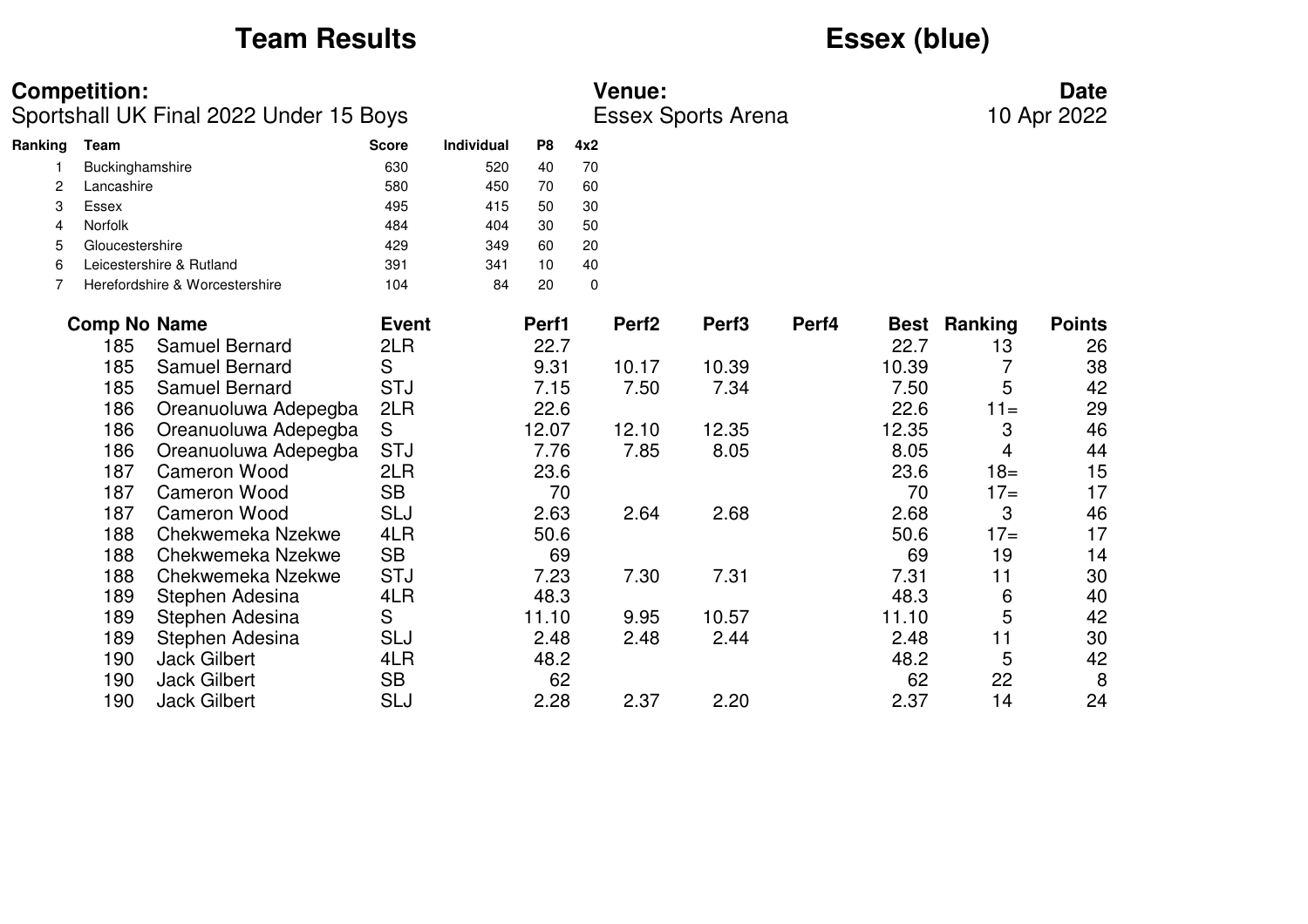## **Team Results Individuals ()**

|         | <b>Competition:</b><br>Sportshall UK Final 2022 Under 15 Boys |                                |              |                   | <b>Venue:</b><br><b>Essex Sports Arena</b> |             |                   |                   |       |             |                | <b>Date</b><br>10 Apr 2022 |  |
|---------|---------------------------------------------------------------|--------------------------------|--------------|-------------------|--------------------------------------------|-------------|-------------------|-------------------|-------|-------------|----------------|----------------------------|--|
| Ranking | Team                                                          |                                | <b>Score</b> | <b>Individual</b> | P8                                         | 4x2         |                   |                   |       |             |                |                            |  |
|         | Buckinghamshire                                               |                                | 630          | 520               | 40                                         | 70          |                   |                   |       |             |                |                            |  |
| 2       | Lancashire                                                    |                                | 580          | 450               | 70                                         | 60          |                   |                   |       |             |                |                            |  |
| 3       | Essex                                                         |                                | 495          | 415               | 50                                         | 30          |                   |                   |       |             |                |                            |  |
| 4       | <b>Norfolk</b>                                                |                                | 484          | 404               | 30                                         | 50          |                   |                   |       |             |                |                            |  |
| 5       | Gloucestershire                                               |                                | 429          | 349               | 60                                         | 20          |                   |                   |       |             |                |                            |  |
| 6       |                                                               | Leicestershire & Rutland       | 391          | 341               | 10                                         | 40          |                   |                   |       |             |                |                            |  |
|         |                                                               | Herefordshire & Worcestershire | 104          | 84                | 20                                         | $\mathbf 0$ |                   |                   |       |             |                |                            |  |
|         | <b>Comp No Name</b>                                           |                                | <b>Event</b> |                   | Perf1                                      |             | Perf <sub>2</sub> | Perf <sub>3</sub> | Perf4 | <b>Best</b> | Ranking        | <b>Points</b>              |  |
|         | 194                                                           | <b>Callum Presnail</b>         | 4LR          |                   | 46.3                                       |             |                   |                   |       | 46.3        | $1 =$          | 49                         |  |
|         | 194                                                           | <b>Callum Presnail</b>         | <b>SB</b>    |                   | 79                                         |             |                   |                   |       | 79          | $8=$           | 35                         |  |
|         | 194                                                           | <b>Callum Presnail</b>         | <b>SLJ</b>   |                   | 2.58                                       |             | 2.67              | 2.65              |       | 2.67        | $4=$           | 43                         |  |
|         | 195                                                           | Joe Stone                      | 2LR          |                   | 21.8                                       |             |                   |                   |       | 21.8        | $1 =$          | 49                         |  |
|         | 195                                                           | Joe Stone                      | S            |                   | 12.42                                      |             | 12.34             | 11.81             |       | 12.42       | 2              | 48                         |  |
|         | 195                                                           | Joe Stone                      | <b>STJ</b>   |                   | 8.23                                       |             | 8.19              | 8.45              |       | 8.45        | $\overline{2}$ | 48                         |  |
|         | 196                                                           | Elliot O'Connor                | 2LR          |                   | 22.9                                       |             |                   |                   |       | 22.9        | $14 =$         | 23                         |  |
|         | 196                                                           | Elliot O'Connor                | <b>SB</b>    |                   | 77                                         |             |                   |                   |       | 77          | 12             | 28                         |  |
|         | 196                                                           | Elliot O'Connor                | SLJ          |                   | 2.31                                       |             | 2.31              | 2.28              |       | 2.31        | 17             | 18                         |  |
|         | 197                                                           | <b>Adam Dingley</b>            | 2LR          |                   | 22.2                                       |             |                   |                   |       | 22.2        | 5              | 42                         |  |
|         | 197                                                           | <b>Adam Dingley</b>            | <b>SB</b>    |                   | 86                                         |             |                   |                   |       | 86          |                | 50                         |  |
|         | 197                                                           | <b>Adam Dingley</b>            | SLJ          |                   | 2.53                                       |             | 2.56              | 2.64              |       | 2.64        | 7              | 38                         |  |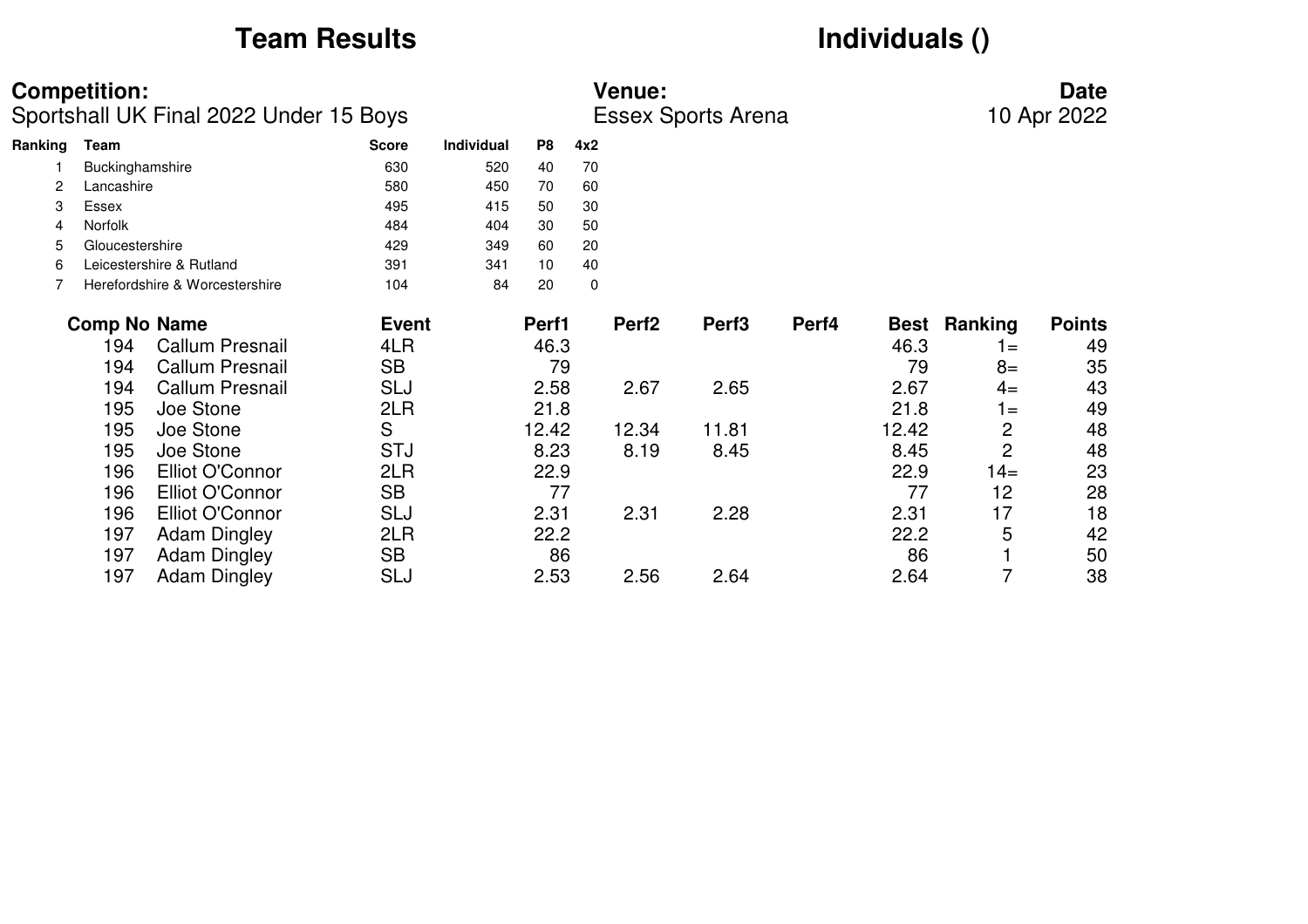## **Results Sheet 2 Lap Race**

### **Competition: Venue: Date**

### Sportshall UK Final 2022 Under 15 Boys Essex Sports Arena 10 Apr 2022

| Ranking Team |                                | <b>Colour</b> |      | <b>BibNo Name</b>        | <b>Best</b> | <b>Points</b> |
|--------------|--------------------------------|---------------|------|--------------------------|-------------|---------------|
| $=$          | Buckinghamshire                | Yellow        |      | 165 Daniel Ayodele       | 21.8        | 49            |
| $1 =$        | Individuals                    |               |      | 195 Joe Stone            | 21.8        | 49            |
| 3            | Buckinghamshire                | Yellow        |      | 164 Ayo Fatoki           | 22.0        | 46            |
| 4            | Buckinghamshire                | Yellow        |      | 166 Isaiah Philip        | 22.1        | 44            |
| 5            | Individuals                    |               | 197  | Adam Dingley             | 22.2        | 42            |
| $6=$         | Lancashire                     | Purple        | 157  | <b>Daniel Nuttall</b>    | 22.3        | 39            |
| $6=$         | Lancashire                     | Purple        | 159  | <b>Harrison Allcock</b>  | 22.3        | 39            |
| 8            | Gloucestershire                | Grey          | 171  | <b>Fred Fowler</b>       | 22.4        | 36            |
| $9=$         | Norfolk                        | Red           |      | 143 Billy Francis        | 22.5        | 33            |
| $9=$         | <b>Norfolk</b>                 | Red           |      | 145 Finlay Barnard       | 22.5        | 33            |
| $11 =$       | Lancashire                     | Purple        |      | 158 Jacob Fisher         | 22.6        | 29            |
| $11 =$       | Essex                          | Blue          |      | 186 Oreanuoluwa Adepegba | 22.6        | 29            |
| 13           | Essex                          | Blue          |      | 185 Samuel Bernard       | 22.7        | 26            |
| $14=$        | Gloucestershire                | Grey          | 172  | Oliver Belbeck           | 22.9        | 23            |
| $14=$        | Individuals                    |               |      | 196 Elliot O'Connor      | 22.9        | 23            |
| $16=$        | Leicestershire & Rutland       | <b>Black</b>  | 151  | Josh Cooling             | 23.5        | 19            |
| 16=          | Herefordshire & Worcestershire | Green         |      | 178 Alasdair Little      | 23.5        | 19            |
| 18=          | Gloucestershire                | Grey          | 173. | <b>Isaac Evans</b>       | 23.6        | 15            |
| 18=          | Essex                          | Blue          | 187. | Cameron Wood             | 23.6        | 15            |
| 20           | <b>Norfolk</b>                 | Red           |      | 144 William Spratt       | 23.7        | 12            |
| 21           | Leicestershire & Rutland       | <b>Black</b>  |      | 150 Samuel Smith         | 23.9        | 10            |
| 22           | Leicestershire & Rutland       | <b>Black</b>  |      | 152 Harley Whyman        | 24.5        | 8             |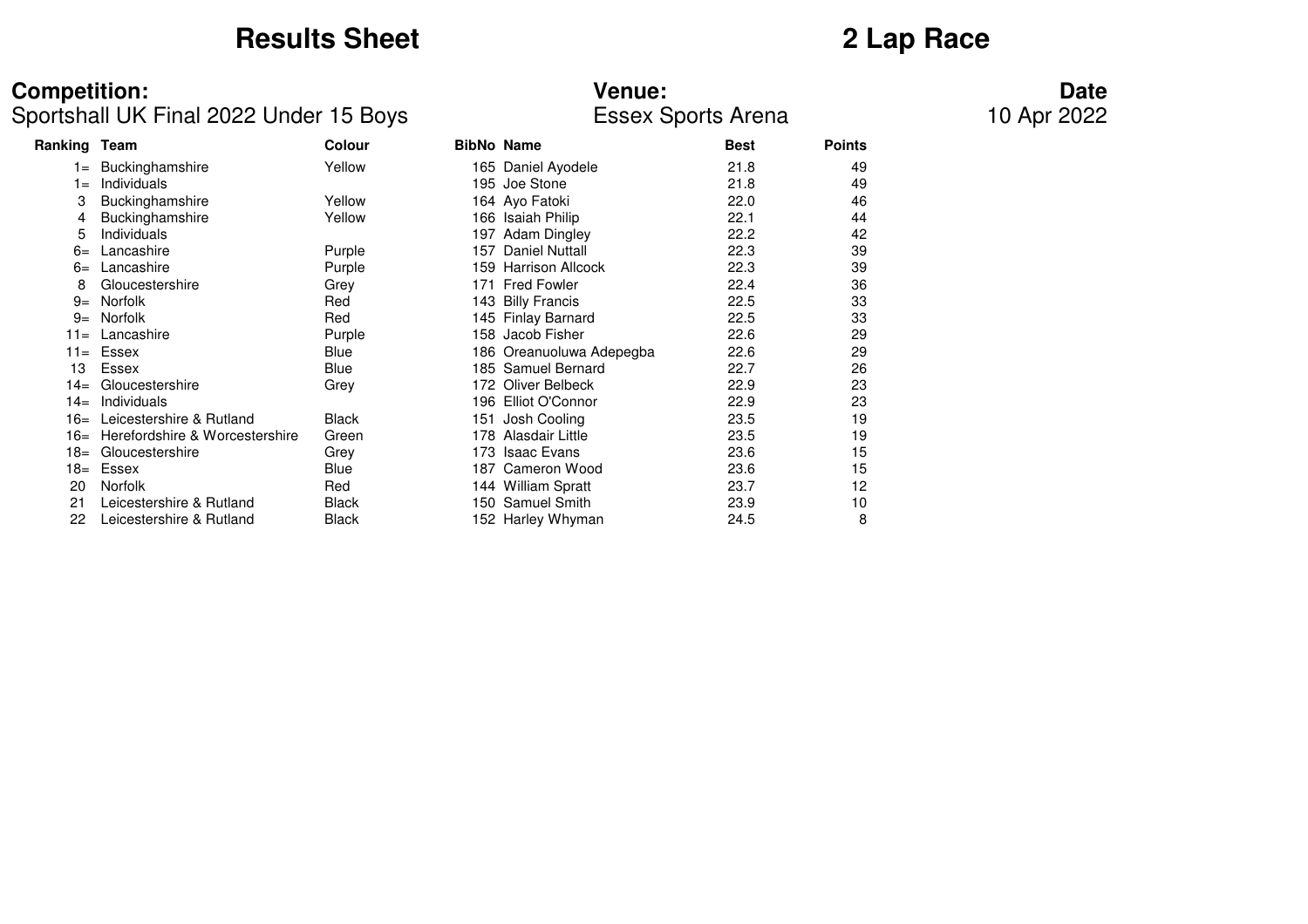## **Results Sheet 4 Lap Race**

### **Competition: Venue: Date**

### Sportshall UK Final 2022 Under 15 Boys Essex Sports Arena 10 Apr 2022

|                                |              |               |                            |                                                                                                                                                                                                                                                                                                   | <b>Points</b> |
|--------------------------------|--------------|---------------|----------------------------|---------------------------------------------------------------------------------------------------------------------------------------------------------------------------------------------------------------------------------------------------------------------------------------------------|---------------|
| Lancashire                     | Purple       |               | <b>Charlie Unsworth</b>    | 46.3                                                                                                                                                                                                                                                                                              | 49            |
| Individuals                    |              |               |                            | 46.3                                                                                                                                                                                                                                                                                              | 49            |
| Leicestershire & Rutland       | <b>Black</b> |               |                            | 46.7                                                                                                                                                                                                                                                                                              | 46            |
| Lancashire                     | Purple       |               | <b>Oliver Palk</b>         | 47.6                                                                                                                                                                                                                                                                                              | 44            |
| Essex                          | Blue         |               | <b>Jack Gilbert</b>        | 48.2                                                                                                                                                                                                                                                                                              | 42            |
| Essex                          | Blue         |               |                            | 48.3                                                                                                                                                                                                                                                                                              | 40            |
| Gloucestershire                | Grey         |               | <b>Barnaby Heath-Smith</b> | 48.4                                                                                                                                                                                                                                                                                              | 38            |
| <b>Norfolk</b>                 | Red          |               |                            | 48.5                                                                                                                                                                                                                                                                                              | 36            |
| Leicestershire & Rutland       | <b>Black</b> |               |                            | 49.0                                                                                                                                                                                                                                                                                              | 33            |
| <b>Buckinghamshire</b>         | Yellow       | 167           | D'Mitri Varlack            | 49.0                                                                                                                                                                                                                                                                                              | 33            |
| <b>Norfolk</b>                 | Red          |               | William Lupton             | 49.1                                                                                                                                                                                                                                                                                              | 29            |
| Buckinghamshire                | Yellow       |               |                            | 49.1                                                                                                                                                                                                                                                                                              | 29            |
| Lancashire                     | Purple       |               |                            | 49.2                                                                                                                                                                                                                                                                                              | 26            |
| Gloucestershire                | Grey         |               |                            | 49.5                                                                                                                                                                                                                                                                                              | 24            |
| Buckinghamshire                | Yellow       |               | Thomas Babb                | 49.8                                                                                                                                                                                                                                                                                              | 22            |
| Leicestershire & Rutland       | <b>Black</b> |               |                            | 49.9                                                                                                                                                                                                                                                                                              | 20            |
| Herefordshire & Worcestershire | Green        | 181           | Oscar Morgans              | 50.6                                                                                                                                                                                                                                                                                              | 17            |
| Essex                          | Blue         |               | Chekwemeka Nzekwe          | 50.6                                                                                                                                                                                                                                                                                              | 17            |
| Norfolk                        | Red          |               | Lewis Dickerson            | 51.9                                                                                                                                                                                                                                                                                              | 14            |
| Gloucestershire                | Grey         |               |                            | 55.3                                                                                                                                                                                                                                                                                              | 12            |
|                                | Ranking Team | <b>Colour</b> |                            | <b>BibNo Name</b><br>161<br>194 Callum Presnail<br>154 Cameron Riley<br>160<br>190<br>189 Stephen Adesina<br>176.<br>146 George Smith<br>153 Henry Carlile<br>147.<br>168 Adam Ankers<br>162 Corey Middleton<br>174 Max Stanley-Jones<br>169<br>155 Luca Axton<br>188<br>148.<br>175 Nasir Ouiles | <b>Best</b>   |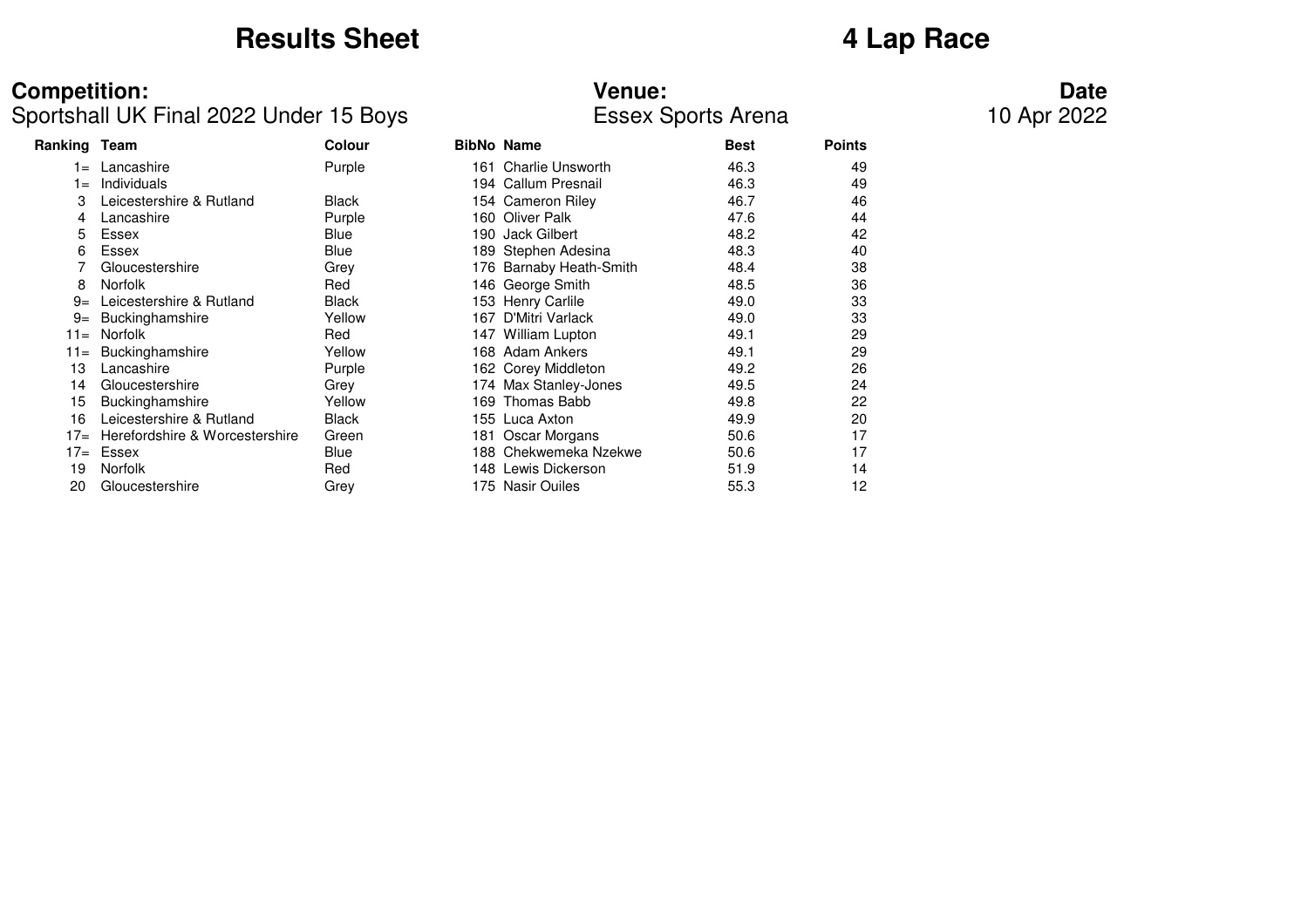## **Results Sheet 8 Lap Paarlauf**

### **Competition: Venue: Date**

### Sportshall UK Final 2022 Under 15 Boys Essex Sports Arena 10 Apr 2022

| Ranking Code Team |    |                                | <b>Colour</b> | Heat | Final  | <b>Performance</b> | <b>Points</b> |  |
|-------------------|----|--------------------------------|---------------|------|--------|--------------------|---------------|--|
|                   | 03 | Lancashire                     | Purple        | 0.0  | 1:32.6 | 1:32.6             | 70.0          |  |
|                   | 05 | Gloucestershire                | Grey          | 0.0  | 1:35.1 | 1:35.1             | 60.0          |  |
|                   | 07 | Essex                          | Blue          | 0.0  | 1:37.6 | 1:37.6             | 50.0          |  |
| 4                 | 04 | Buckinghamshire                | Yellow        | 0.0  | 1:38.1 | 1:38.1             | 40.0          |  |
| $5 -$             | 01 | Norfolk                        | Red           | 0.0  | 1:39.3 | 1:39.3             | 30.0          |  |
| 6                 | 06 | Herefordshire & Worcestershire | Green         | 0.0  | 1:40.0 | 1:40.0             | 20.0          |  |
|                   | 02 | Leicestershire & Rutland       | <b>Black</b>  | 0.0  | 1:41.0 | 1:41.0             | 10.0          |  |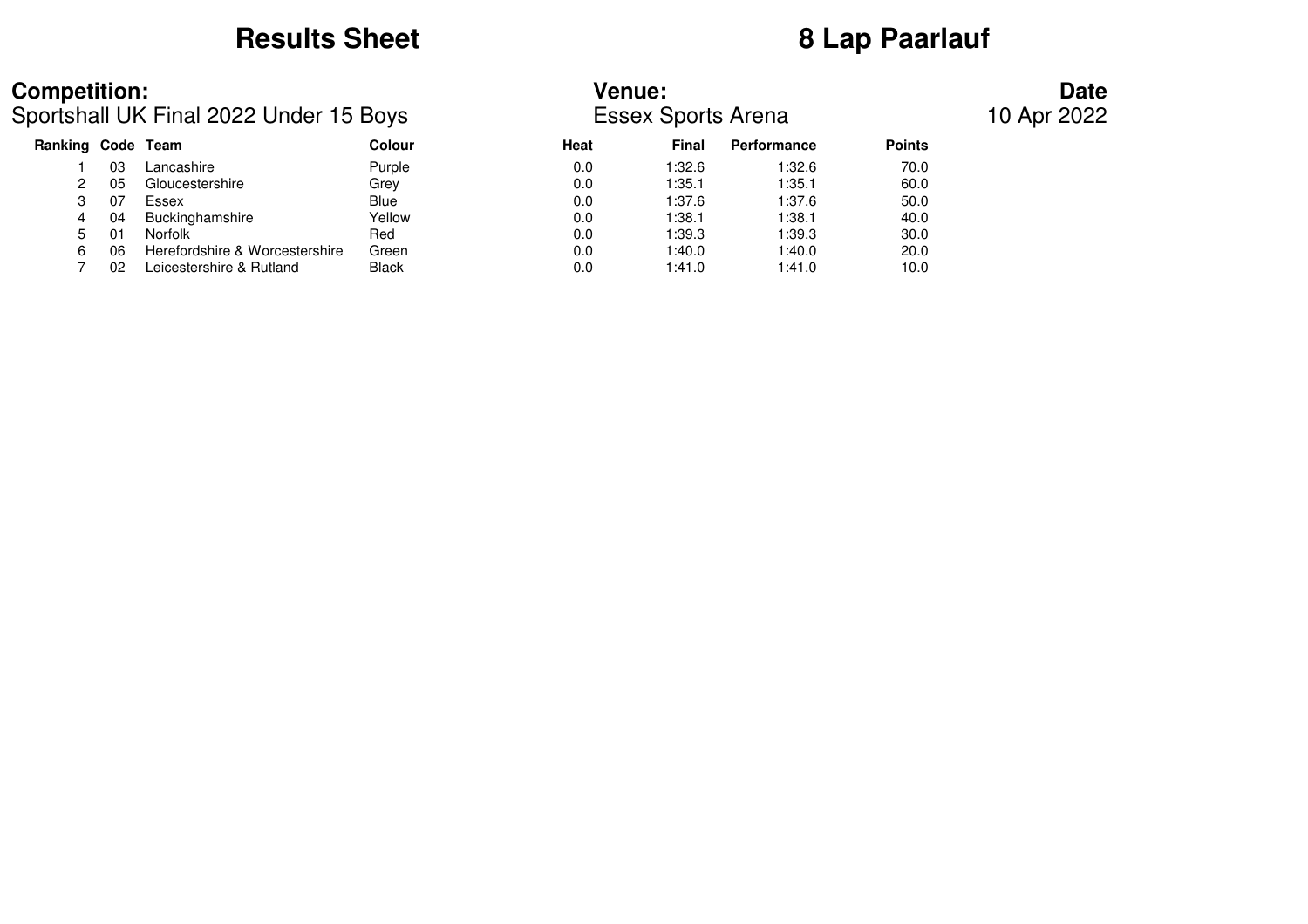## **Results Sheet 4 x 2 Lap Relay**

### **Competition: Venue: Date**

Sportshall UK Final 2022 Under 15 Boys Essex Sports Arena 10 Apr 2022

| Ranking Code Team |    |                          | Colour       | Heat | <b>Final</b> | Performance | <b>Points</b> |
|-------------------|----|--------------------------|--------------|------|--------------|-------------|---------------|
|                   | 04 | Buckinghamshire          | Yellow       | 0.0  | 1:27.6       | 1:27.6      | 70.0          |
|                   | 03 | Lancashire               | Purple       | 0.0  | 1:29.2       | 1:29.2      | 60.0          |
|                   | 01 | <b>Norfolk</b>           | Red          | 0.0  | 1:30.9       | 1:30.9      | 50.0          |
| 4                 | 02 | Leicestershire & Rutland | <b>Black</b> | 0.0  | 1:31.9       | 1:31.9      | 40.0          |
| 5.                | 07 | Essex                    | <b>Blue</b>  | 0.0  | 1:32.8       | 1:32.8      | 30.0          |
|                   | 05 | Gloucestershire          | Grev         | 0.0  | 1:33.1       | 1:33.1      | 20.0          |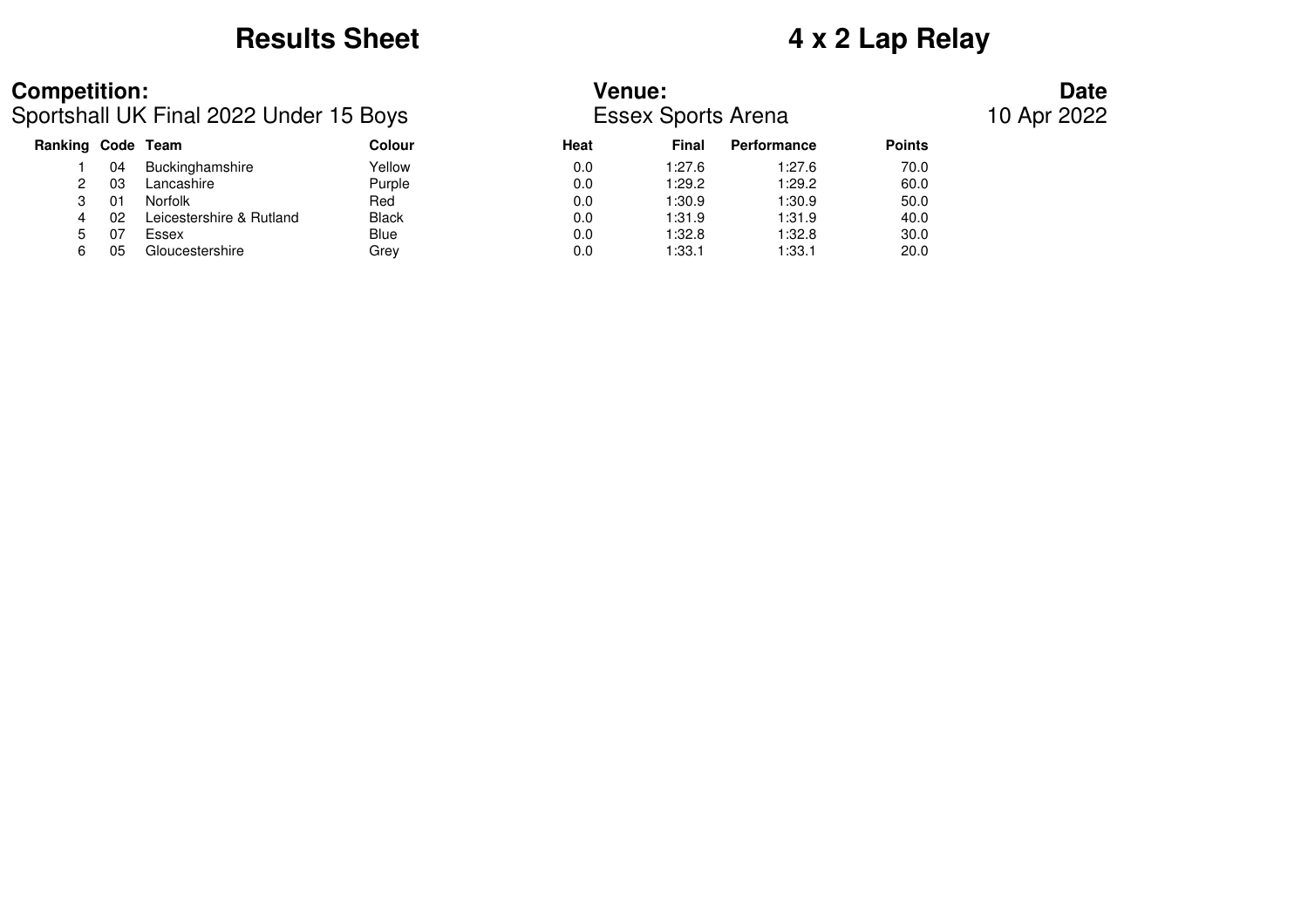## **Results Sheet**

## **Shot**

### Sportshall UK Final 2022 Under 15 Boys Essex Sports Arena 10 Apr 2022

| <b>Competition:</b>                    | <b>Venue:</b>             | Date        |
|----------------------------------------|---------------------------|-------------|
| Sportshall UK Final 2022 Under 15 Boys | <b>Essex Sports Arena</b> | 10 Apr 2022 |

| Ranking Team |                                | <b>Colour</b> |     | <b>BibNo Name</b>        | <b>Best</b> | <b>Points</b> |
|--------------|--------------------------------|---------------|-----|--------------------------|-------------|---------------|
|              | <b>Buckinghamshire</b>         | Yellow        |     | 166 Isaiah Philip        | 14.60       | 50            |
| 2            | Individuals                    |               |     | 195 Joe Stone            | 12.42       | 48            |
| 3            | Essex                          | Blue          |     | 186 Oreanuoluwa Adepegba | 12.35       | 46            |
|              | Buckinghamshire                | Yellow        |     | 165 Daniel Ayodele       | 11.35       | 44            |
| 5            | Essex                          | Blue          |     | 189 Stephen Adesina      | 11.10       | 42            |
| 6            | Buckinghamshire                | Yellow        |     | 167 D'Mitri Varlack      | 10.83       | 40            |
|              | Essex                          | Blue          |     | 185 Samuel Bernard       | 10.39       | 38            |
| 8            | Gloucestershire                | Grey          |     | 174 Max Stanley-Jones    | 10.00       | 36            |
| 9            | <b>Norfolk</b>                 | Red           |     | 147 William Lupton       | 9.84        | 34            |
| 10           | Gloucestershire                | Grey          |     | 172 Oliver Belbeck       | 9.55        | 32            |
| 11           | Leicestershire & Rutland       | <b>Black</b>  |     | 154 Cameron Riley        | 8.69        | 30            |
| 12           | Lancashire                     | Purple        |     | 161 Charlie Unsworth     | 8.61        | 28            |
| 13           | Lancashire                     | Purple        |     | 158 Jacob Fisher         | 8.53        | 26            |
| 14           | <b>Norfolk</b>                 | Red           |     | 148 Lewis Dickerson      | 8.13        | 24            |
| 15           | Lancashire                     | Purple        |     | 162 Corey Middleton      | 8.11        | 22            |
| 16           | Gloucestershire                | Grey          |     | 173 Isaac Evans          | 7.95        | 20            |
| 17           | Leicestershire & Rutland       | <b>Black</b>  | 151 | Josh Cooling             | 7.25        | 18            |
| 18           | <b>Norfolk</b>                 | Red           |     | 144 William Spratt       | 7.05        | 16            |
| 19           | Herefordshire & Worcestershire | Green         |     | 178 Alasdair Little      | 6.73        | 14            |
| 20           | Leicestershire & Rutland       | <b>Black</b>  |     | 152 Harley Whyman        | 5.94        | 12            |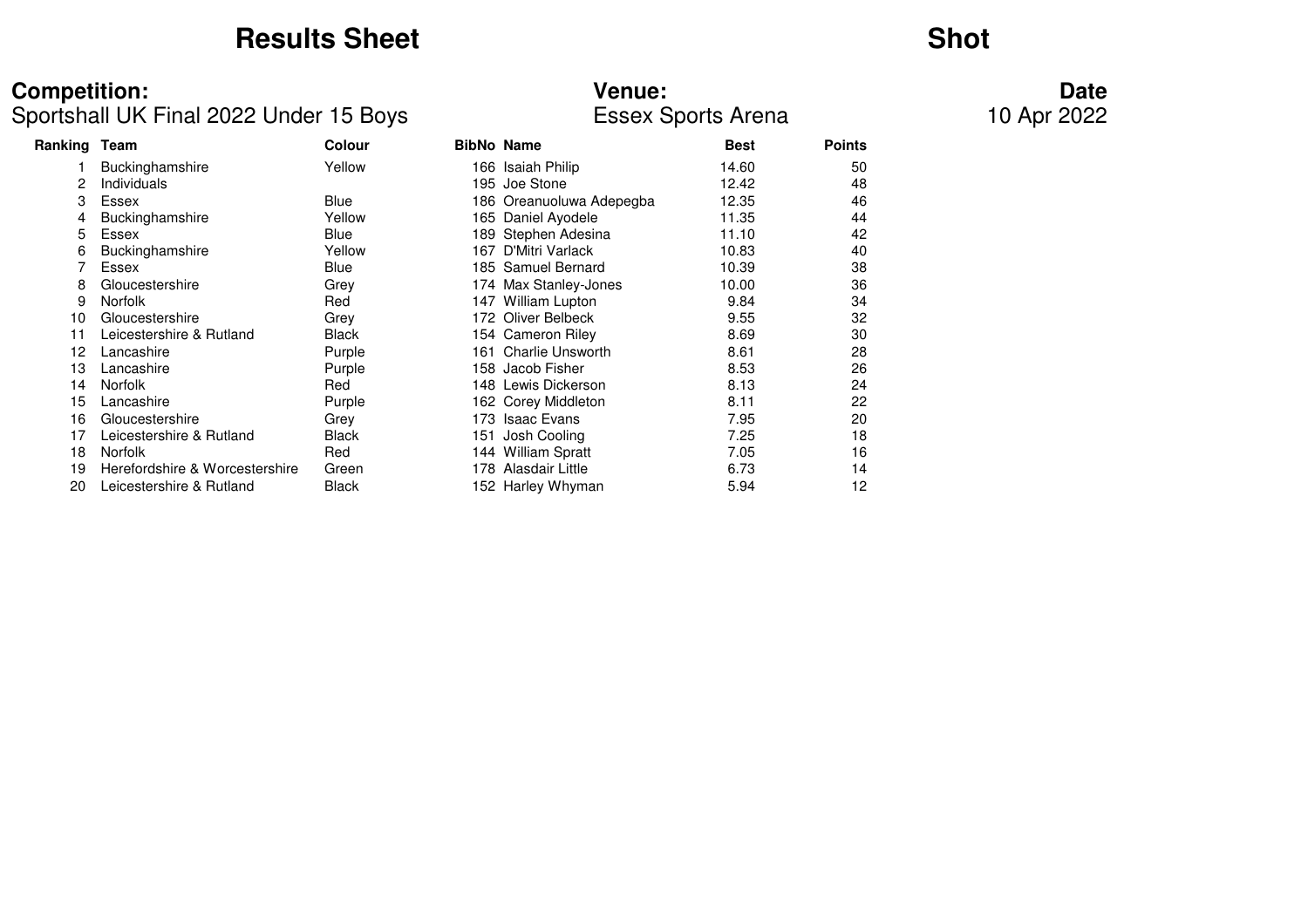## **Results Sheet**<br> **Speed Bounce**

### Sportshall UK Final 2022 Under 15 Boys Essex Sports Arena 10 Apr 2022

# **Competition: Venue: Date**

| Ranking Team |                                | Colour       |      | <b>BibNo Name</b>       | Total | <b>Points</b> |  |
|--------------|--------------------------------|--------------|------|-------------------------|-------|---------------|--|
|              | Individuals                    |              |      | 197 Adam Dingley        | 86    | 50            |  |
| 2            | Lancashire                     | Purple       | 159. | <b>Harrison Allcock</b> | 85    | 48            |  |
| 3            | Leicestershire & Rutland       | <b>Black</b> |      | 150 Samuel Smith        | 84    | 46            |  |
| 4            | <b>Norfolk</b>                 | Red          |      | 146 George Smith        | 83    | 44            |  |
| $5=$         | <b>Norfolk</b>                 | Red          |      | 143 Billy Francis       | 81    | 41            |  |
| $5=$         | Leicestershire & Rutland       | <b>Black</b> |      | 155 Luca Axton          | 81    | 41            |  |
|              | Gloucestershire                | Grey         |      | 176 Barnaby Heath-Smith | 80    | 38            |  |
| 8=           | <b>Norfolk</b>                 | Red          |      | 145 Finlay Barnard      | 79    | 35            |  |
| $8=$         | Individuals                    |              |      | 194 Callum Presnail     | 79    | 35            |  |
| $10=$        | Leicestershire & Rutland       | <b>Black</b> |      | 153 Henry Carlile       | 78    | 31            |  |
| $10=$        | Gloucestershire                | Grey         | 171  | Fred Fowler             | 78    | 31            |  |
| 12           | Individuals                    |              |      | 196 Elliot O'Connor     | 77    | 28            |  |
| 13           | <b>Buckinghamshire</b>         | Yellow       |      | 164 Ayo Fatoki          | 76    | 26            |  |
| 14           | Lancashire                     | Purple       |      | 160 Oliver Palk         | 75    | 24            |  |
| 15           | Buckinghamshire                | Yellow       |      | 169 Thomas Babb         | 74    | 22            |  |
| 16           | Herefordshire & Worcestershire | Green        | 181  | Oscar Morgans           | 72    | 20            |  |
| $17=$        | Lancashire                     | Purple       | 157  | <b>Daniel Nuttall</b>   | 70    | 17            |  |
| $17=$        | Essex                          | Blue         | 187  | Cameron Wood            | 70    | 17            |  |
| 19           | Essex                          | Blue         |      | 188  Chekwemeka Nzekwe  | 69    | 14            |  |
| 20           | Gloucestershire                | Grey         |      | 175 Nasir Ouiles        | 66    | 12            |  |
| 21           | Buckinghamshire                | Yellow       |      | 168 Adam Ankers         | 64    | 10            |  |
| 22           | Essex                          | <b>Blue</b>  | 190. | Jack Gilbert            | 62    | 8             |  |
|              |                                |              |      |                         |       |               |  |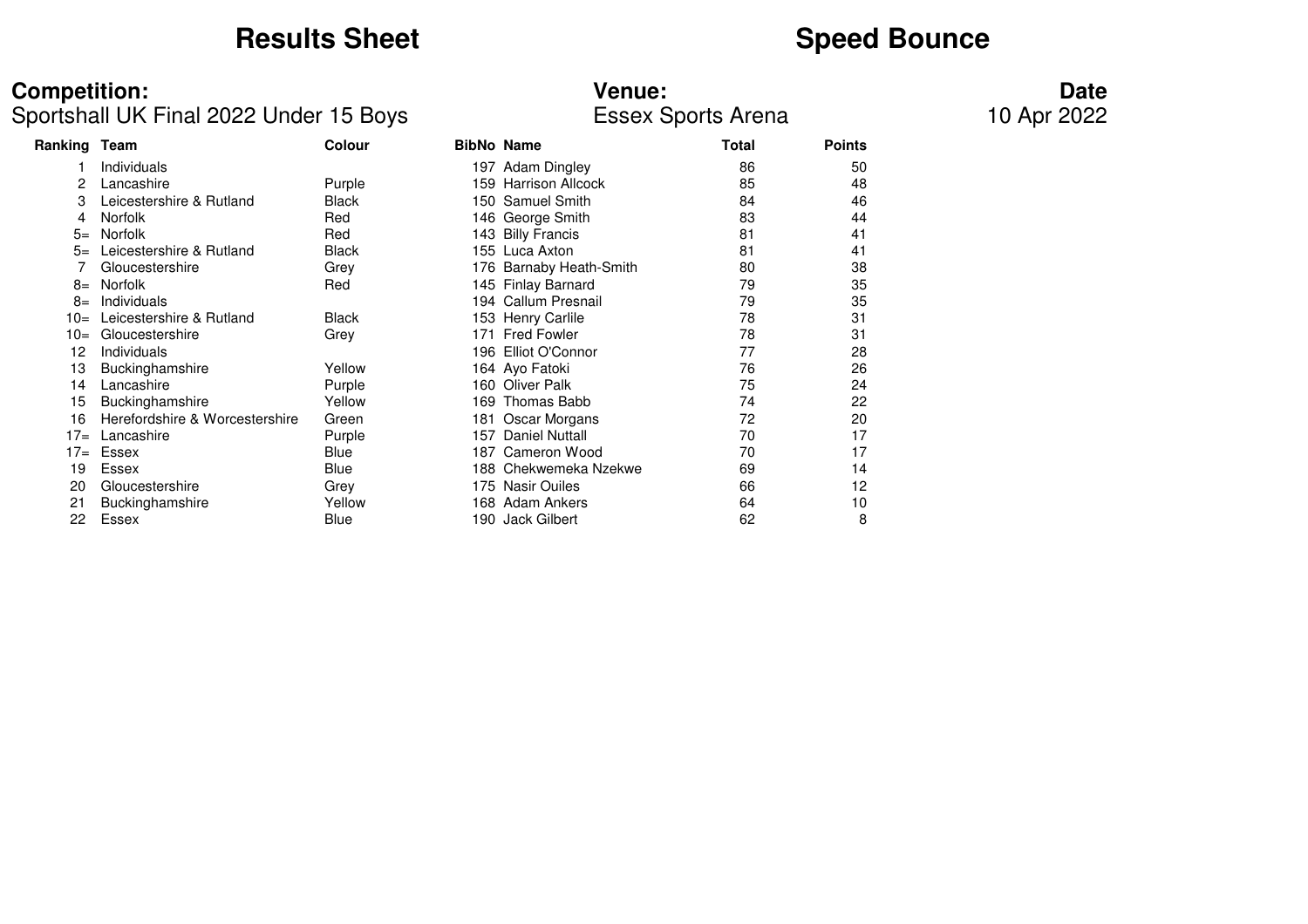## **Results Sheet**<br> **Standing Long Jump**

### **Competition: Venue: Date**

### Sportshall UK Final 2022 Under 15 Boys Essex Sports Arena 10 Apr 2022

| Ranking | Team                           | Colour       |     | <b>BibNo Name</b>       | <b>Best</b> | <b>Points</b> |
|---------|--------------------------------|--------------|-----|-------------------------|-------------|---------------|
|         | Buckinghamshire                | Yellow       | 167 | D'Mitri Varlack         | 3.00        | 50            |
| 2       | Buckinghamshire                | Yellow       | 166 | Isaiah Philip           | 2.80        | 48            |
| 3       | Essex                          | Blue         | 187 | Cameron Wood            | 2.68        | 46            |
| $4=$    | Lancashire                     | Purple       | 157 | <b>Daniel Nuttall</b>   | 2.67        | 43            |
| $4=$    | Individuals                    |              |     | 194 Callum Presnail     | 2.67        | 43            |
| 6       | Buckinghamshire                | Yellow       |     | 164 Ayo Fatoki          | 2.65        | 40            |
|         | Individuals                    |              |     | 197 Adam Dingley        | 2.64        | 38            |
| 8       | <b>Norfolk</b>                 | Red          |     | 143 Billy Francis       | 2.60        | 36            |
| 9       | Gloucestershire                | Grey         |     | 176 Barnaby Heath-Smith | 2.53        | 34            |
| 10      | Lancashire                     | Purple       | 162 | Corey Middleton         | 2.52        | 32            |
| 11      | Essex                          | Blue         | 189 | Stephen Adesina         | 2.48        | 30            |
| 12      | Leicestershire & Rutland       | <b>Black</b> | 150 | <b>Samuel Smith</b>     | 2.45        | 28            |
| 13      | <b>Norfolk</b>                 | Red          | 147 | William Lupton          | 2.42        | 26            |
| 14      | Essex                          | <b>Blue</b>  | 190 | Jack Gilbert            | 2.37        | 24            |
| 15      | Gloucestershire                | Grey         | 173 | <b>Isaac Evans</b>      | 2.35        | 22            |
| 16      | Lancashire                     | Purple       | 158 | Jacob Fisher            | 2.34        | 20            |
| 17      | Individuals                    |              | 196 | Elliot O'Connor         | 2.31        | 18            |
| 18      | Gloucestershire                | Grey         | 175 | <b>Nasir Ouiles</b>     | 2.28        | 16            |
| 19      | Leicestershire & Rutland       | <b>Black</b> |     | 153 Henry Carlile       | 2.22        | 14            |
| 20      | <b>Norfolk</b>                 | Red          | 144 | <b>William Spratt</b>   | 2.18        | 12            |
| 21      | Leicestershire & Rutland       | Black        |     | 152 Harley Whyman       | 2.14        | 10            |
| 22      | Herefordshire & Worcestershire | Green        | 181 | Oscar Morgans           | 2.13        | 8             |
| 23      | Herefordshire & Worcestershire | Green        |     | 178 Alasdair Little     | 2.05        | 6             |